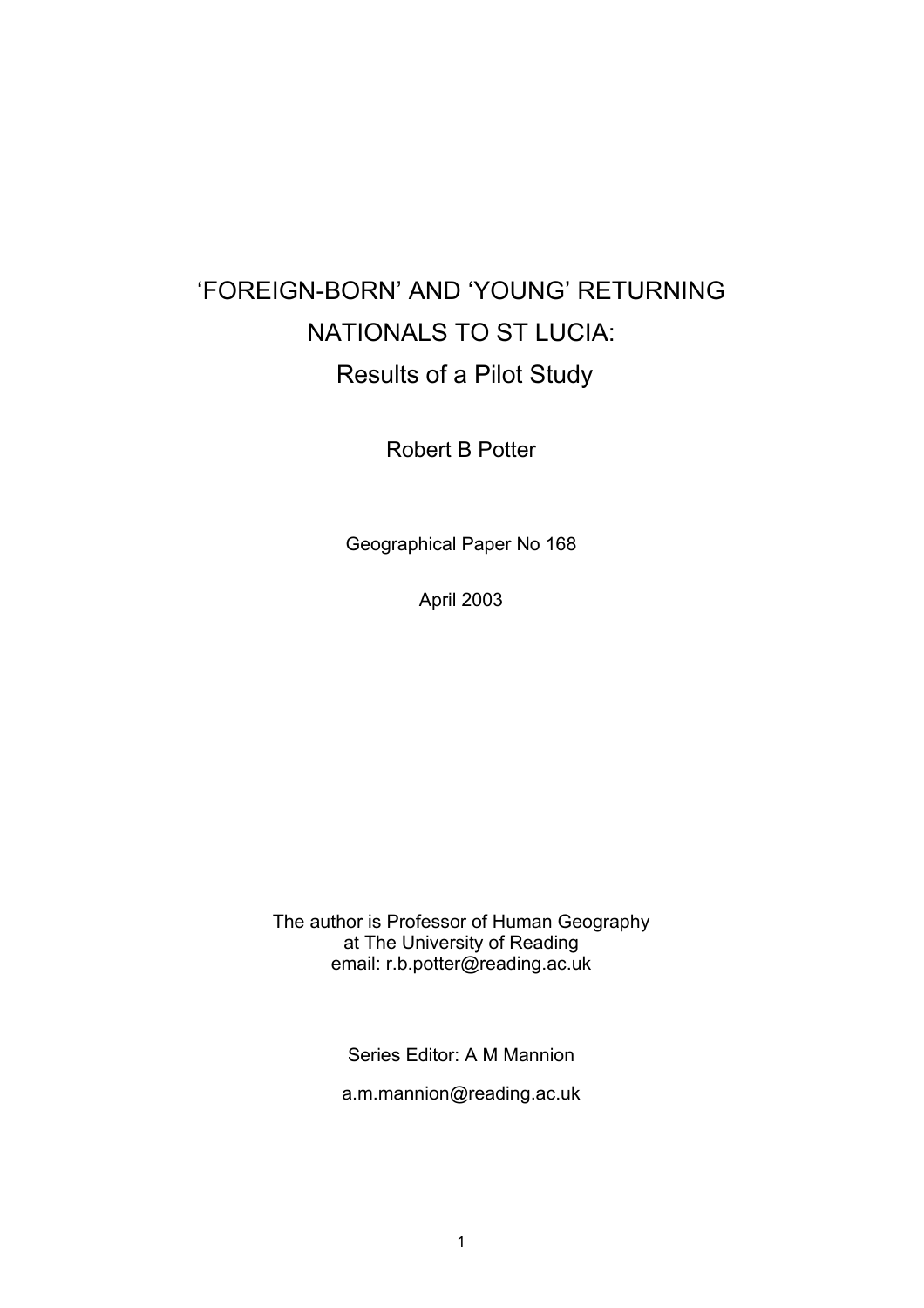**Abstract.-** The focus of this paper is the study of a relatively new group of Caribbean migrants, namely those second generation overseas-born St Lucians who have decided to migrate to the country of birth of at least one of their parents. After a brief review of the circumstances surrounding this relatively new and innovative migratory path, the insights gained from an exploratory investigation of such migrants are presented, focusing in particular, on their socio-economic and demographic characteristics, the reasons for their move and the adjustments they have made and those which they feel that they still face. Through the analysis, issues of racial identity within the context of the colour-class system are shown to be particularly crucial. In conclusion, the results are set along side those of a similar study carried out by the author in Barbados. In unison with the returnees to Barbados, those to St Lucia expressed major problems with forming local friendship patterns. However, in contrast, they seemed to experience far fewer difficulties stemming from their national identity being seen as English, and their different accent.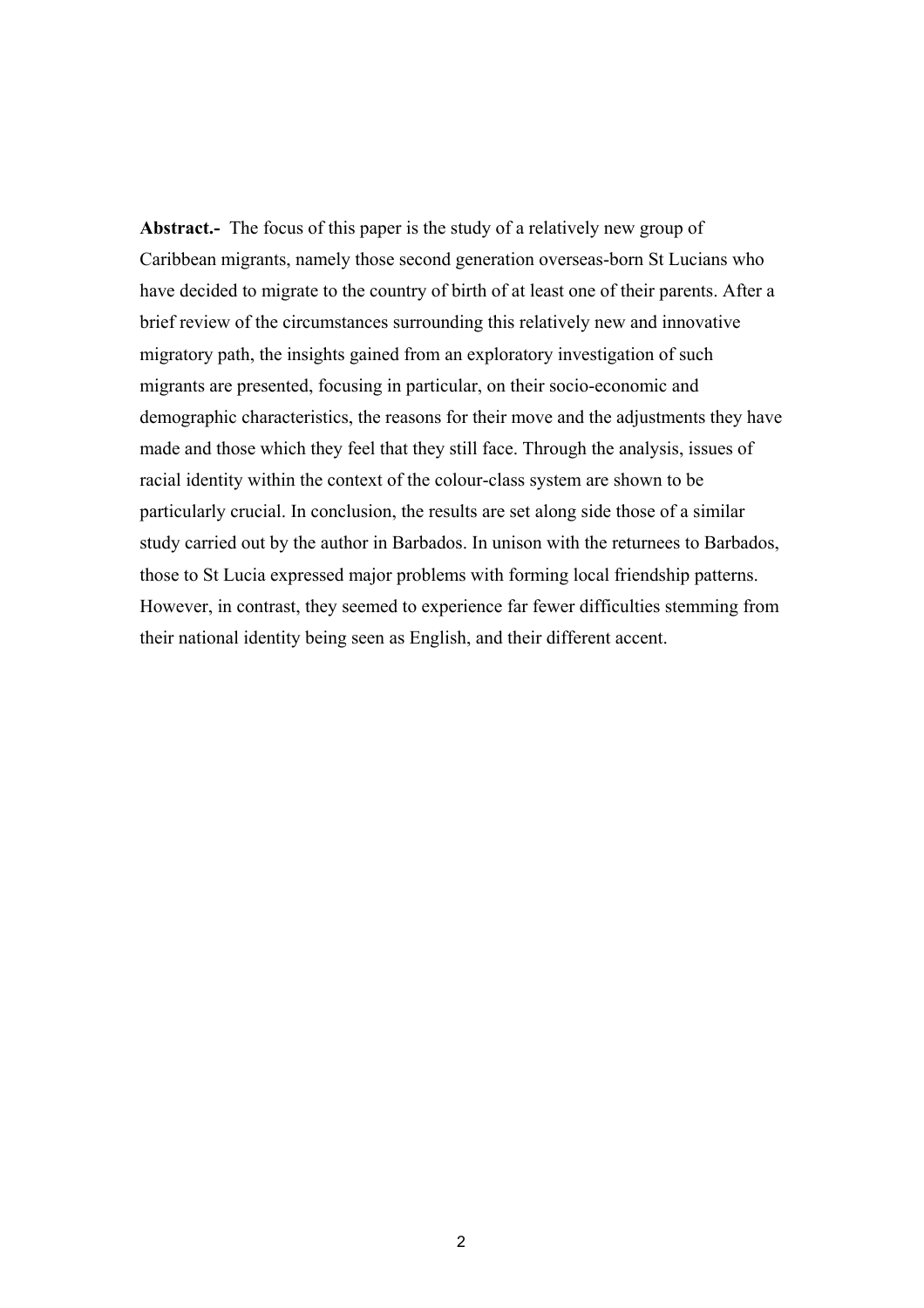# **Introduction**

This paper presents the findings of a first study of St Lucians by descent, that is those second generation St Lucians, born in the UK or USA and elsewhere, who have decided to migrate and settle in the country of birth of one or more of their parents. Such 'returning nationals', 'return migrants' or 'returnees' can be further defined as 'foreign-born' and 'young' returning nationals. These terms are fully explained in the body of the present paper. Funded by the British Academy, the author interviewed forty foreign-born or young returning nationals to the Caribbean states of St Lucia and Barbados during late 1999 and early 2000. To that point, this relatively new and innovative migratory path had not been the subject of specific investigation. The results of the survey carried out in Barbados have been presented in another paper (see Potter, 2003). The present paper is concerned with the empirical results of the research carried out in St Lucia during the first half of 2000. Throughout the analysis, which is principally qualitative, similarities and contrasts between the experiences of the citizens by descent in St Lucia and Barbados are highlighted. However, before the methodology used in carrying out the research is explained, the work is set in its wider context by considering the salience of migration in the context of Caribbean development. This is a parallel account to that presented at the outset of the paper dealing with the Barbados component of the research project (Potter, 2003).

# **Migration and the Caribbean Region**

Successive migrations have been a fundamental correlate of Caribbean social and economic development and change since the age of discovery (see, for example, Marshall, 1982; Conway, 1994). Indeed, some writers have referred to the "uprootedness" of Caribbean peoples. This expression is helpful only in so far as it serves to stress the fact that migrations, both great and small, permanent and transitory, have been an integral component of Caribbean social and economic change through time. However, any suggestion that Caribbean migration can somehow be characterised as uncoordinated and essentially chaotic, has to be firmly rejected at the outset.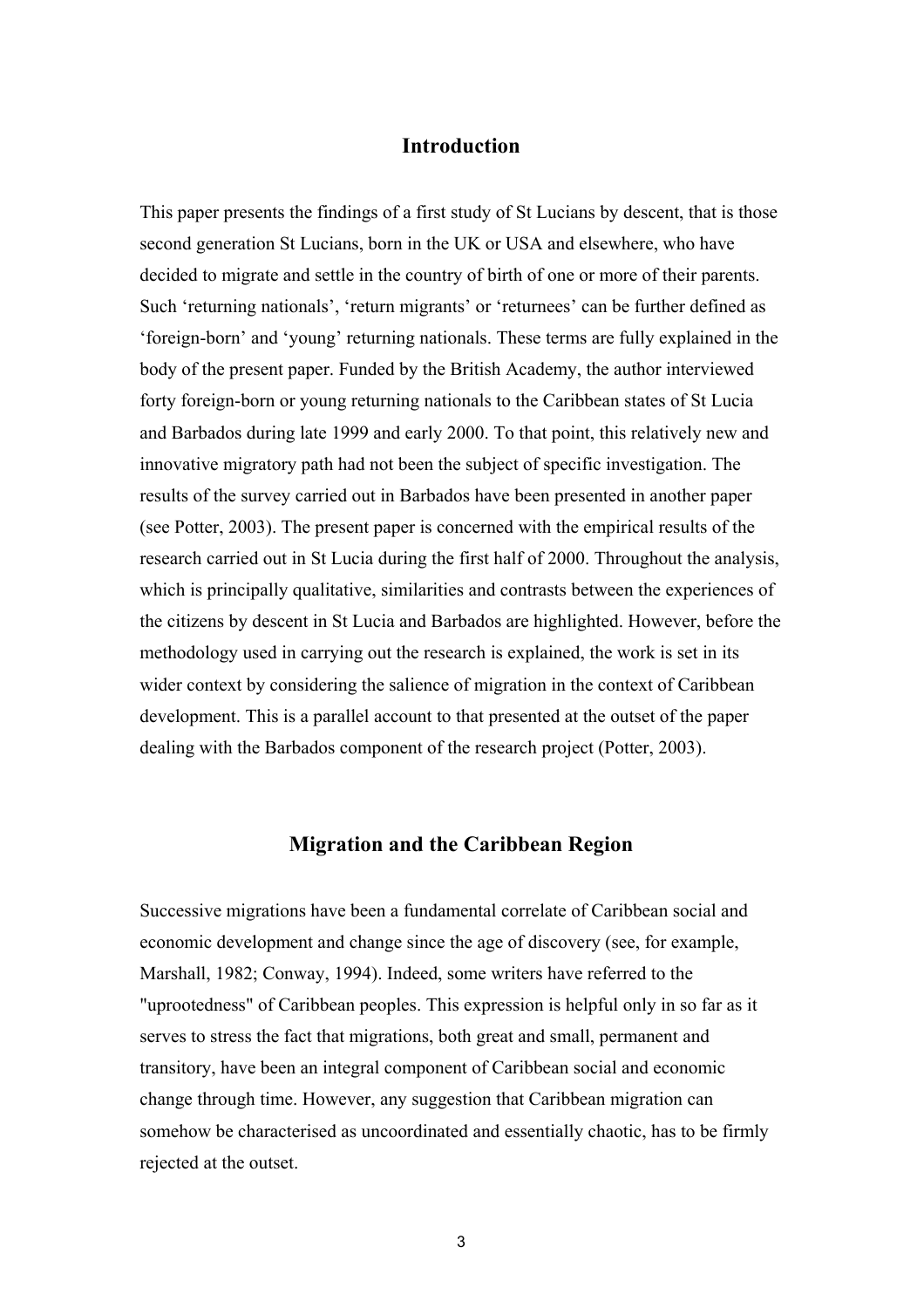The creation of the contemporary Caribbean region was premised on the largest enforced migration, that of black West African slaves by Europeans. On the abolition of the slave trade and emancipation in 1834, this inhumane movement, reckoned to have accounted for 6-10 million people, was followed by the migration of indentured labourers, in particular, those from India. In the nineteenth and early twentieth centuries, this movement was followed by the strong intra-regional migration of West Indians, most conspicuously in relation to the building of the Panama Canal between 1879 and 1914 (Richardson, 1985, 1992; Newton, 1984).

In the twentieth century, there has been an almost non-stop movement of Caribbean nationals to major metropolitan regions in North America and Europe, although, the former has now become much more important than the latter due to various immigration acts. As the twenty-first century opened, the mass movements to the 'North' in the immediate post war period have been complemented by the return migration of a proportion of those who made the journey from the Caribbean to major metropolitan centers in North America and Europe. At first, it was envisaged that the original movement would for the most part be circular, with migrants to the UK eventually returning to the Caribbean. However, current evidence remains far from conclusive on this point (see Anwar, 1979; Byron, 1994, chapter 4).

As Conway (1998) has observed, since the incorporation of the small island nations of the Caribbean into the external spheres of influence of European mercantilism in the sixteenth century, the region has experienced successive waves of immigration, emigration and circulation. As implied above, the range of migratory movements has been wide and varied, extending from enforced permanent movements to transient or shuttle migrations. Such has been their diversity, they have consisted of short-term, circular and recurrent migrants.

This paper deals with a relatively new migration path to the Caribbean, which up to now remains entirely uncharted and unstudied (see Phillips and Potter, 2003 for a review of the literature). This is the movement of comparatively young returning nationals to the Caribbean, drawn from the progeny of the twentieth century migrants who went to Europe, North America and elsewhere, in the wake of the Second World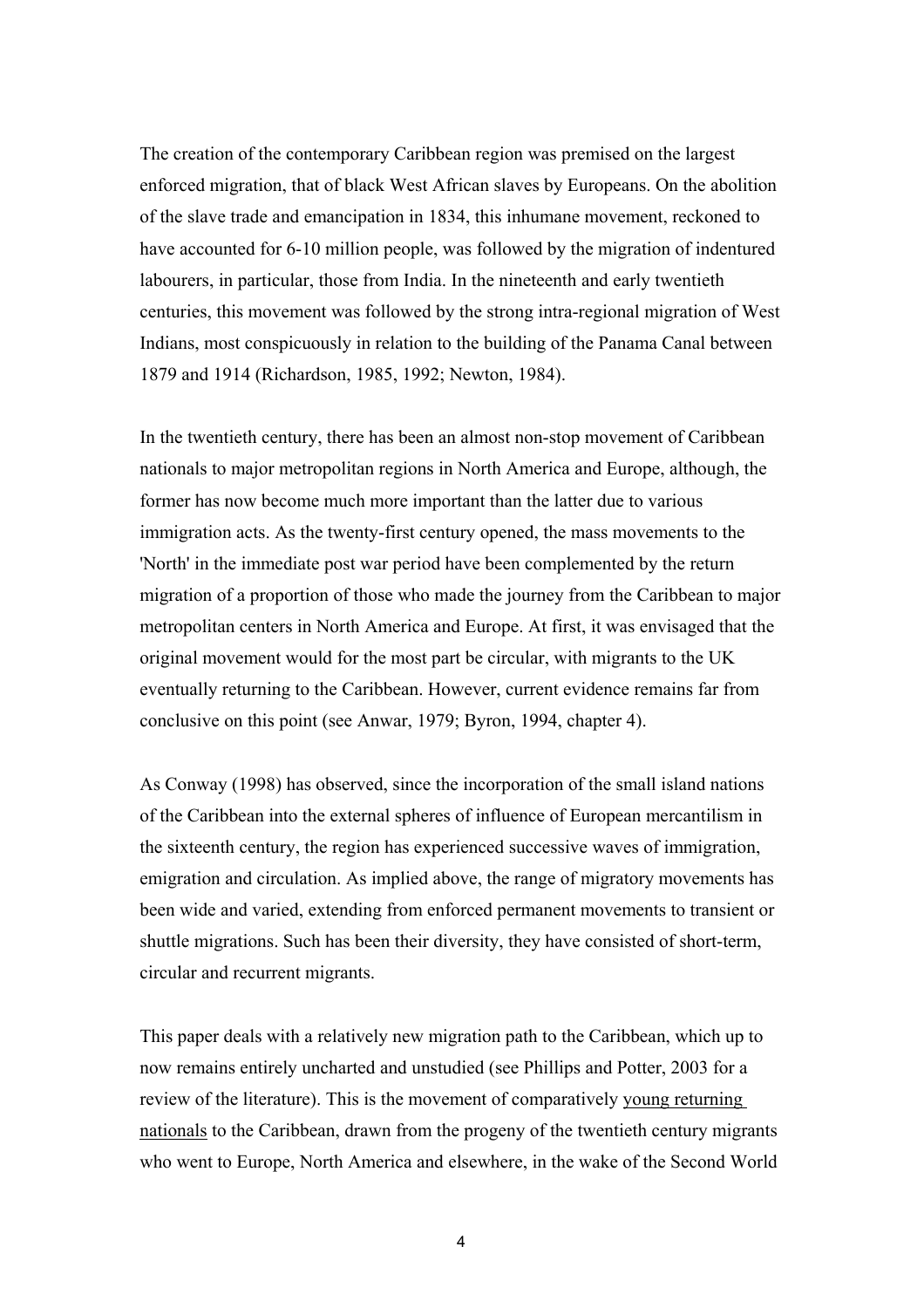War. Before examining the characteristics of this new cohort of migrants, the betterknown and studied phenomenon of retiree return migration to the Caribbean is briefly reviewed.

# **Return to the Caribbean Region**

There has been a good deal of interest in that cohort of men and women who first migrated from the Caribbean to the United Kingdom in search of gainful employment and the chance to better their lives in the 1950s and 1960s. Most interest has focused on that sub-group of the displaced population that has either returned to the Caribbean on reaching retirement or during late middle-age. This situation has been true of the mass-media coverage of such *Return Migrants*, or "*Returning Nationals*", as they are now frequently known. In addition, a mounting, although by no means extensive volume of academic research since the late 1970s has also focused on older return migrants to the Caribbean (see, for example, Thomas-Hope, 1985, 1992; Gmelch, 1985a, 1985b, 1985c, 1987; Byron and Condon, 1996; Nutter, 1986; Byron, 2000).

With respect to much of the developing world and southern Europe, an extensive literature has developed which documents return migration to national homelands and its impacts on housing and agricultural landscapes (see King, 1986). While abroad, such nationals have remitted large amounts of capital back to their countries of origin, although some writers have argued that these remittances do not always serve positive ends. It has been argued that these monies from overseas have generally served to fuel conspicuous consumption, especially of imported goods, elaborate and luxury housing, along with investment in what some have referred to as marginally productive enterprises, such as shops, bars and taxis (Gmelch, 1980; Gmelch, 1985c; Lowenthal and Clarke, 1982; Richardson 1975).

The argument has been forwarded, that such capital has not always served to rejuvenate the rural economic sector. Indeed, in many circumstances, it has led to the ownership of land by those living overseas, and thereby, the creation of what are referred to as "idle lands" (see Potter and Welch, 1996; Brierley, 1985). This situation has given rise to the suggestion that some small Caribbean countries have become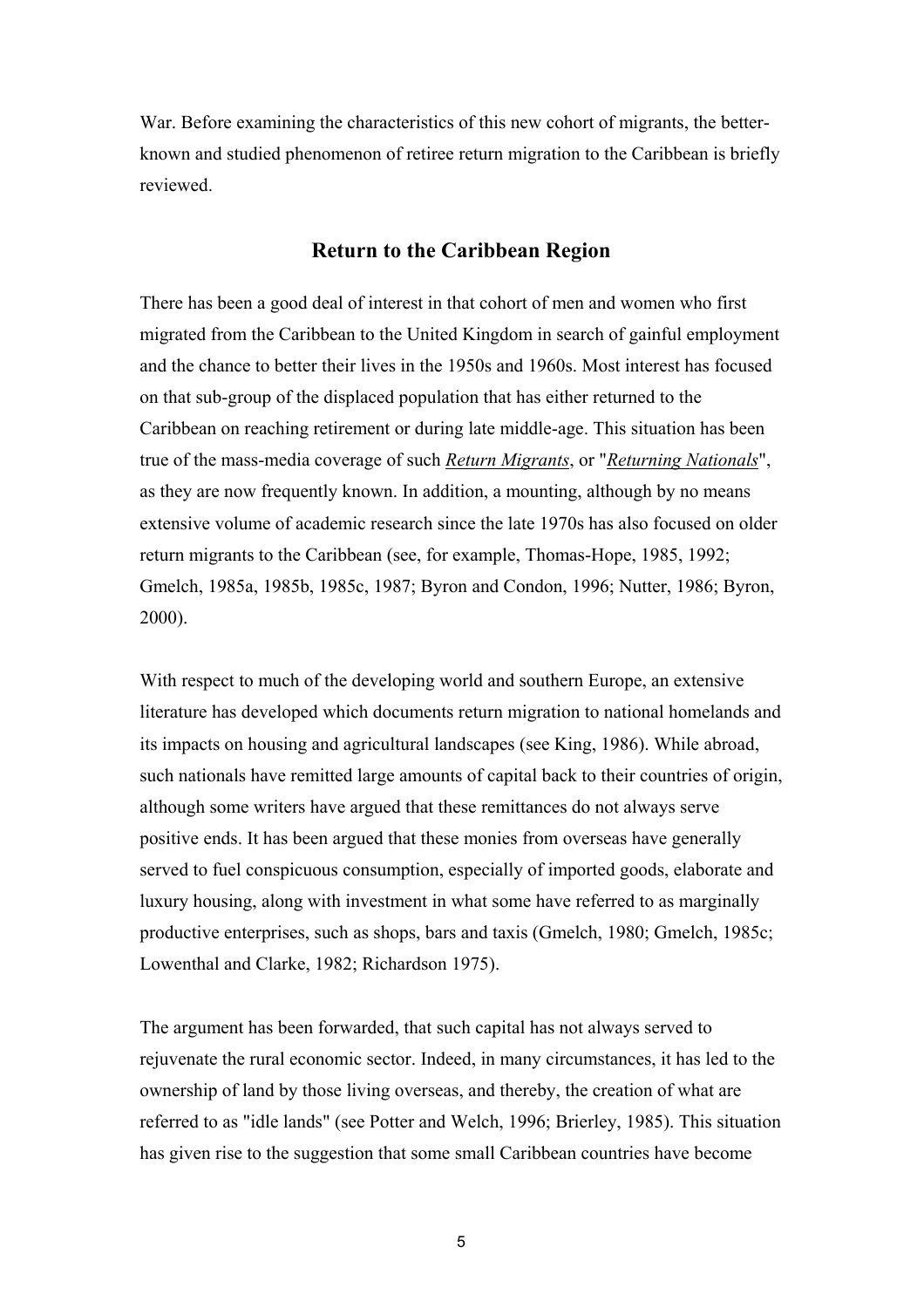"remittance-dependent" and that returnees cannot be regarded as significant agents of change (see Bovenkerk, 1981; Brana-Shute and Brana-Shute, 1982; Stinner *et al*., 1983). However, in the Caribbean context, Gmelch (1980; 1987; 1992), De Souza (1998) and Conway (1993) have disputed this argument, and have written strongly in favour of the developmental efficacy of remittances from overseas. In this connection, it is salient to emphasise that when settled back into the country of their birth, such returnees continue to bring in substantial amounts of money in the form of pension payments and investment income. For example, in the case of Barbados, it was estimated by the Central Bank that in 1996 remittances from overseas and returned nationals amounted to \$Bds 125 millions. For the same year, the estimated revenue lost as the result of the duty free importation of the household effects of returnees was just in excess of \$Bds 9 millions (FURN, Ministry of Foreign Affairs, ca 1997; Potter, 2003).

In fact, these arguments run parallel with those concerning the social impact of returning nationals themselves. Thus, local populations frequently regard returning nationals as interlopers who have "had it all too easy abroad". Such feelings of resentment and suspicion have been well-documented by Gmelch (1980) in the case of returning nationals as a whole. Such negative reactions to returnees have to be viewed in the light of a situation where Caribbean migrants faced a tough time in metropolitan societies, having to overcome poverty and racism in their efforts to earn a better living. As is well-documented, most West Indians formed a replacement population, that is they frequently undertook jobs that the bulk of the indigenous UK population was largely unprepared to tackle (Peach, 1967, 1968; Brooks, 1975). In addition, there is evidence that West Indians have not done as well in the United Kingdom, when compared with the ultimate career placements of essentially the same population that moved to North America.

One of the issues which is seen as contributing to resentment concerning returning nationals is that, as alluded to above, returnees are eligible to bring their household contents, including cars and consumer durables, into the country without having to pay import duties (in the case of Barbados this is detailed in Ministry of Foreign Affairs, Barbados, 1996: and St Lucia is following the lead offered by this publication). Further, there is a view that returnees are relatively well-off, and this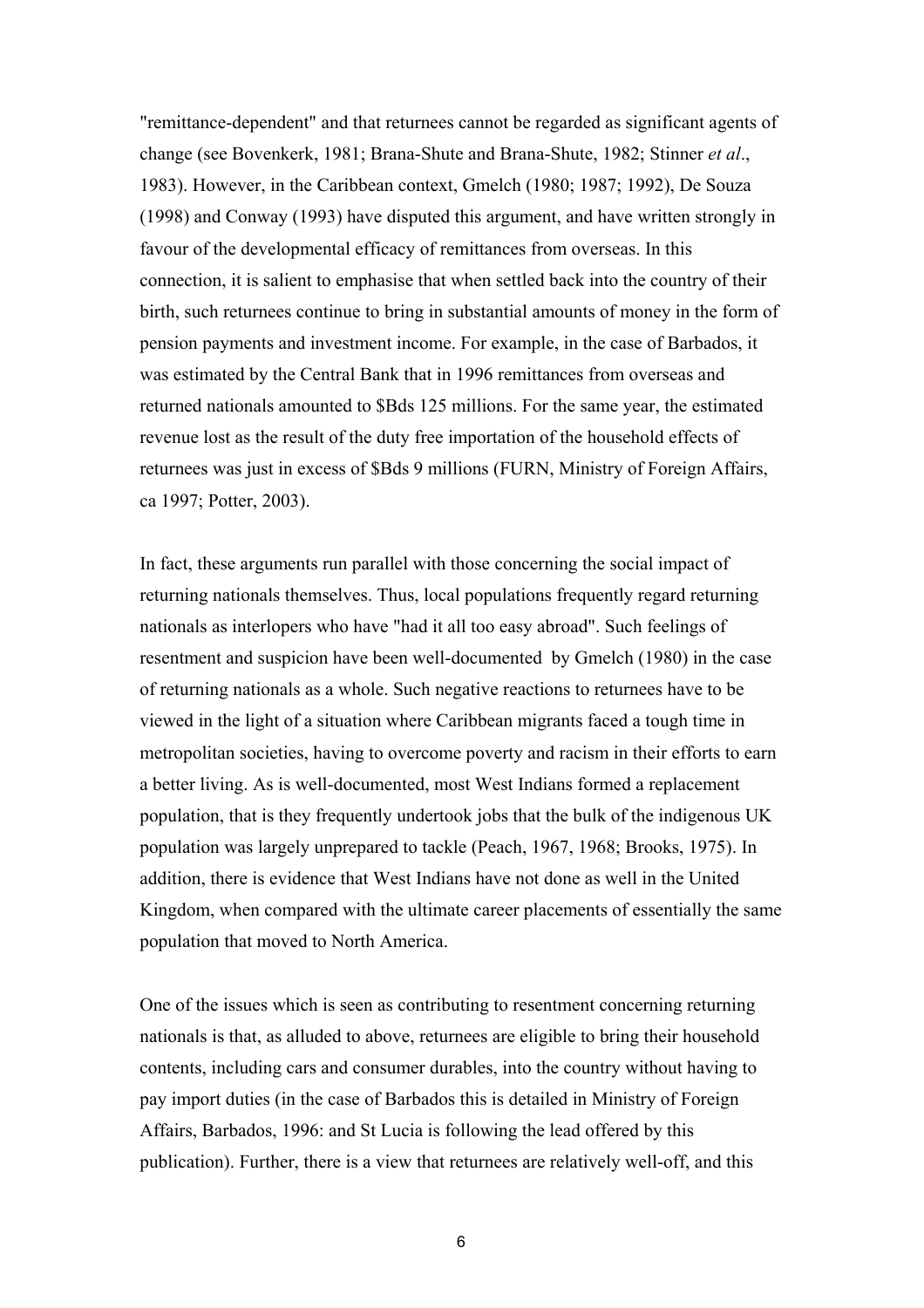has led to accusations that they are routinely over-charged by traders and craftspeople.

Despite such problems, and notwithstanding the fact that elderly retirees are coming to the end of their working lives, Gmelch (1980, 1987, 1992) and Conway (1985, 1993) have taken up the argument that returning nationals and remittances should be considered in a much more favourable light than hitherto. As such phenomena have long been an integral part of the social and economic fabric of the region, they argue that returnees have in the past, and are likely in the future, to play extremely significant roles in the region's development. This is in addition to the considerable amounts of foreign currency that is being brought into the country. For example, such groups should be able to contribute wider experience and skills, developed over a lifetime of work and domestic experience. Many of them are parents and grandparents able to add to the human and social capital of the nation in a wide variety of ways, enhancing the reciprocal linkages that serve to bind members of the society together.

# **A New Migration Path: Young Returning Nationals to the Caribbean**

As noted in the previous section, virtually all of these studies have focused on returning nationals of retirement age. On research trips to the eastern Caribbean in the late 1990s the author met a growing number of "*Young Returning Migrants*" to the Caribbean, most of whom could be described as "*Foreign-Born Returning Nationals*" (see below for a precise definition). These are primarily second generation West Indians, those born in the United Kingdom, United States, Canada or elsewhere of first generation West Indian immigrants, who for a variety of reasons, have decided to "return to" the countries that they themselves had not come from, but from which their parents had originated. However, this cohort of migrants has never been the focus of a specific study, and although aware of the existence of such migrants, neither the Ministry of Foreign Affairs in St Lucia, or the High Commission in London have precise details as to the number of such migrants, their migration histories, their employment and wider socio-economic characteristics. As noted over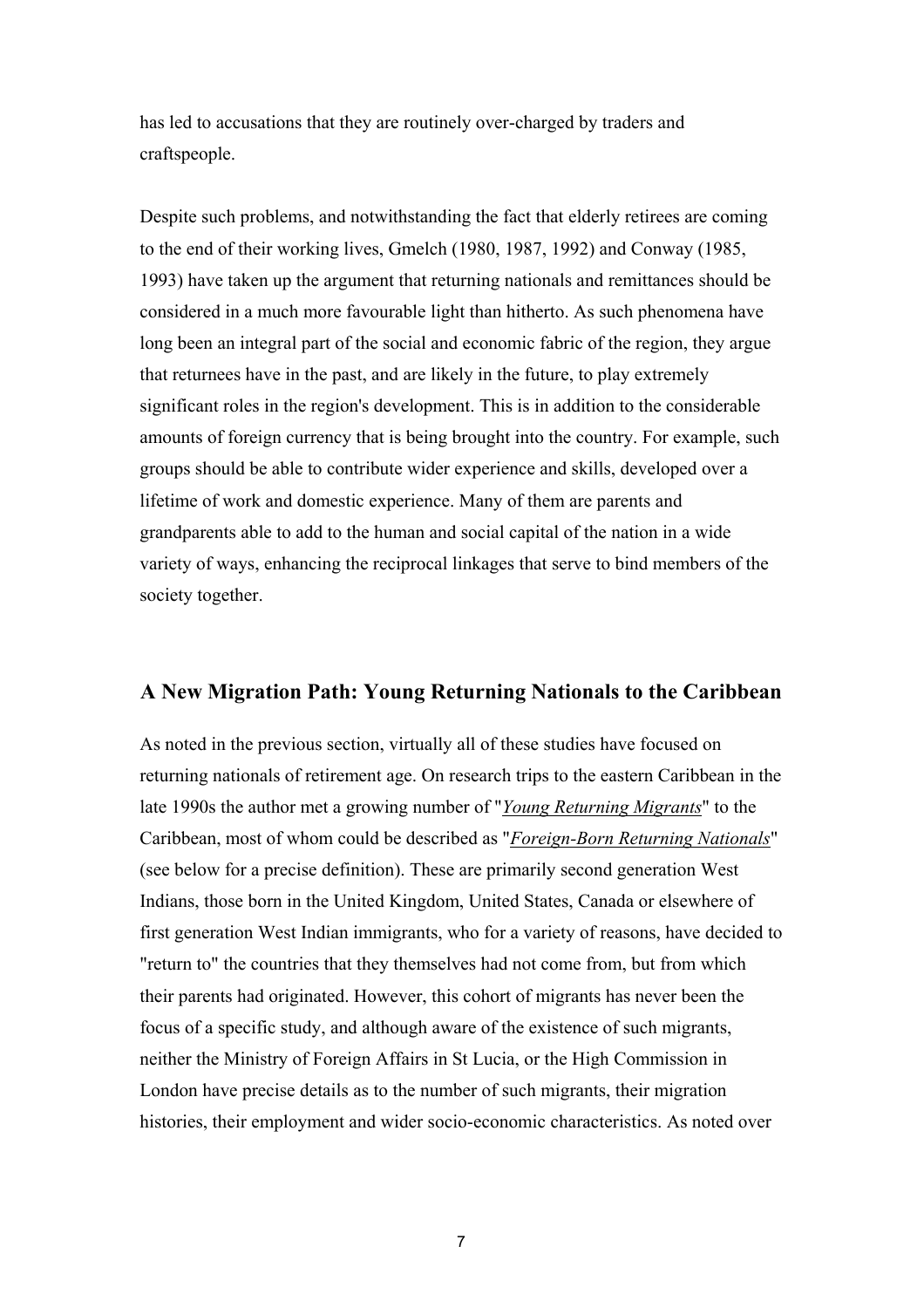twenty years ago, while nations collect precise statistics concerning 'aliens', the same seldom applies for returning citizens (Rhoades, 1979; Gmelch, 1980).

An exploratory research project, the first of its kind, was therefore carried out, from 1999 to 2000 by the present author (Potter, 2000b). The aim was to provide a first analysis of the nature of this new movement, its duration and socio-economic impacts. In particular, by means of open-ended semi-structured interviews, the project sought to investigate the experiences and attitudes of young returnees. As such, the project had important policy implications, including the possible contribution of young returnees to social and human capital and the skills base of small developing nations. The project sought to establish whether this new cohort of young returnees is regarded in a different light to the better-known category of older returnees. What motivates them, and why are they prepared to leave the country of their birth? Are they more skilled than their older counterparts and do they effectively represent a "reverse brain drain" for the Caribbean region? How well-prepared are they and what stages have they gone through in order to effect the migration process? How are they received locally, and does their reception accord with their prior expectations? How do they adjust and are there discernible processes or stages of adjustment? Do they experience different processes of adjustment in the economic (workplace) and social spheres? How important are extended family support networks? Are there differences by age, gender and family-life cycle status, or by country of destination? What are the specific needs of such returnees and how best can they be assisted? How many of them find adaptation too difficult and return to metropolitan societies?

#### **The Research Design**

The principal target group for the study was what the present research refers to as Foreign-Born Returning Nationals, those who were born in the United Kingdom (or the United States, Canada etc) and who have decided to make St Lucia their home. They might also be referred to as 'British or American St Lucians' or 'citizens by descent'. All those who have a St Lucian parent can claim nationality by descent. Another group are those who were born in the Caribbean, but who later travelled to the United Kingdom (or elsewhere) with their parents. If after ten years or more they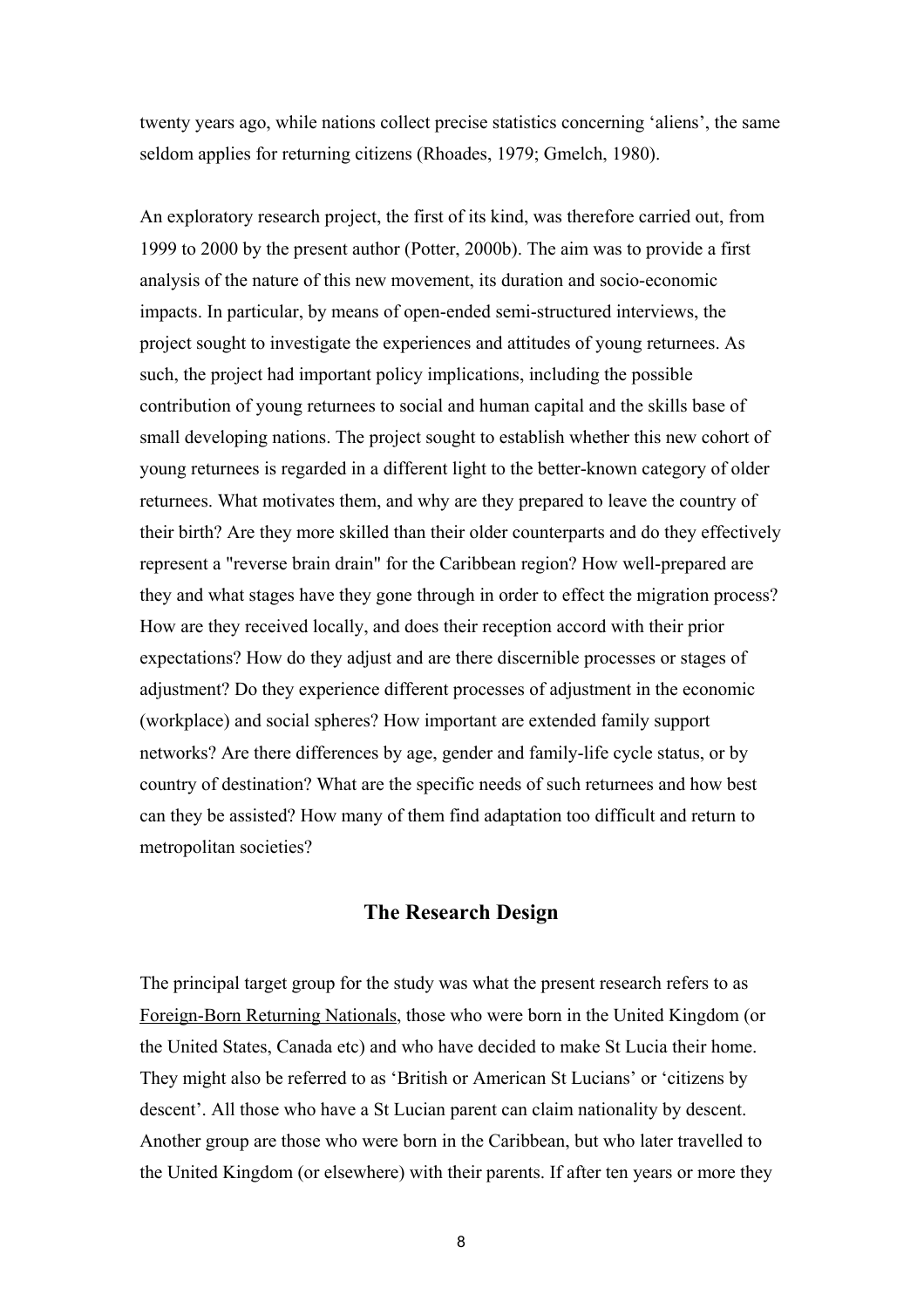return to live in the Caribbean, they also qualify as returning nationals. In the present research, members of this group are described as Young Returning Nationals.

They are frequently individuals who return when their parents reach the age of retirement. A third, but smaller group comprises those who are married to a St Lucian national.

The research was carried out from October 1999 to February 2000, with the assistance of a grant from the British Academy. Work focussed on both Barbados and St Lucia, and the present paper deals with the latter. Formal discussions were held with senior civil servants within the Ministry of Foreign Affairs in St Lucia, and the Ministry gave the author formal research clearance. As already noted, the overall aim of the project was to provide the first ever socio-economic and demographic examination of this cohort of foreign-born and young returning nationals. The project sought to understand their motives for migrating, and their experiences on migration. What do they see as the advantages of such a move, and what adjustments do they feel that they have to make? Do they feel that they have started to be assimilated into St Lucian society, and what do they feel they can bring to the country to which they migrated?

This was the first comprehensive study of young returnees to the Caribbean region. The process of migration has major policy ramifications both for the countries of origin and destination, socially, culturally and economically. The processes relating to young returning nationals may be regarded as important new elements of globalisation and transnationalism (Robotham, 1998; Portes, 1999; Portes, Guarnizo and Landolt, 1999; Vertovec, 1999).

Using background information provided by the Customs Department, and snowballing contacts thereafter, fifteen in-depth semi-structured interviews were carried out with foreign-born and young returning nationals in St Lucia. Some of the informants were contacted initially by telephone. Where it was the wish of the informant, they were interviewed over the telephone. Reflecting the issues that such returnees feel they face, a number preferred the relative anonymity provided by the telephone. However, in St Lucia the majority of informants were happy to be interviewed face to face. The informants were asked why they had left their country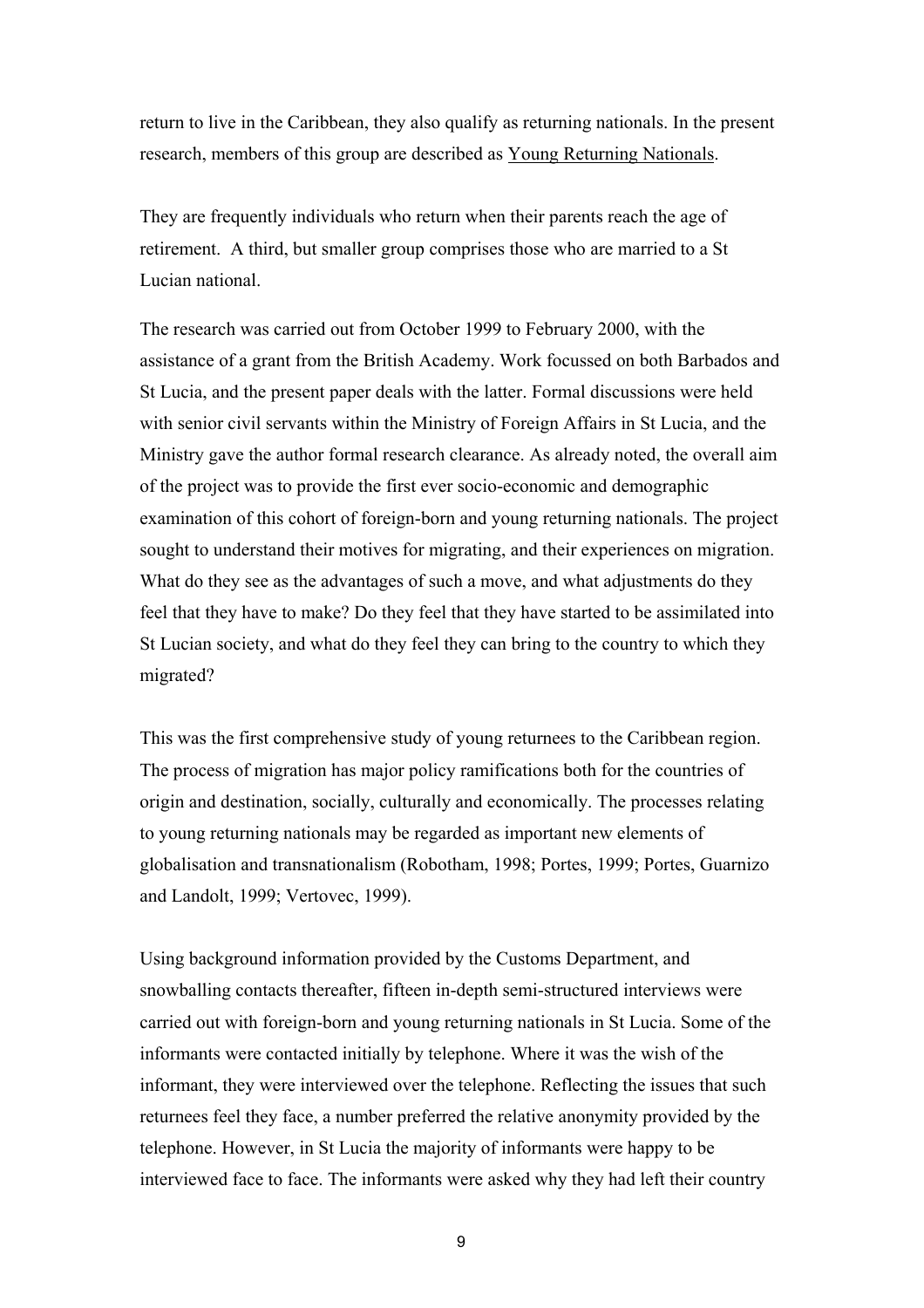of birth and why they had decided to settle in St Lucia. They were asked about their patterns of visits to the island, their migration histories, and those of their close family. The main focus was placed on discussing the adjustments they felt they had to make and what problems they faced. Their employment histories, and basic socioeconomic and demographic circumstances were also considered.

The fact that foreign-born and young returning nationals are considering moving to St Lucia is a measure of the relative economic progress that the country has made over the last twenty years. Notwithstanding the problems experienced in the banana industry, St Lucia has made considerable progress as a tourist destination, and now has a Gross Domestic Product (GDP) of approximately \$US 4,300 per capita. In particular, since 1980, cruiseship tourism has shown a substantial increase (Potter, 2001), and jobs are available in the tourist-oriented service sector.

# **The Socio-Economic and Demographic Characteristics of the Foreign-Born and Young Returning Nationals Interviewed in St Lucia**

Of those interviewed, the majority were males, amounting to eleven out of fifteen (Table 1). This was in direct contrast to the situation in Barbados, where female young returnees predominated. The majority of those interviewed were foreign-born, with 7 having been born in the UK, and one in Canada (Table 1). Six informants had been born in St Lucia and one in another Caribbean territory, but had subsequently been brought up in the UK. The majority of returnees had parents who were St Lucian, specifically amounting to 27 out of 30 biological parents (Table 1). One parent came from Guyana, another from Dominica, and one from China.

The foreign-born and young returnees ranged from 27 to 51 years of age at the time of interview. The mean age was 38.93 years, with a median of 39 years. Clearly, the returnees are second generation West Indians. Reflecting the average age in their early thirties, eight stated they had children. Further, the sample was divided almost equally between those who had partners and those that did not (Table 1).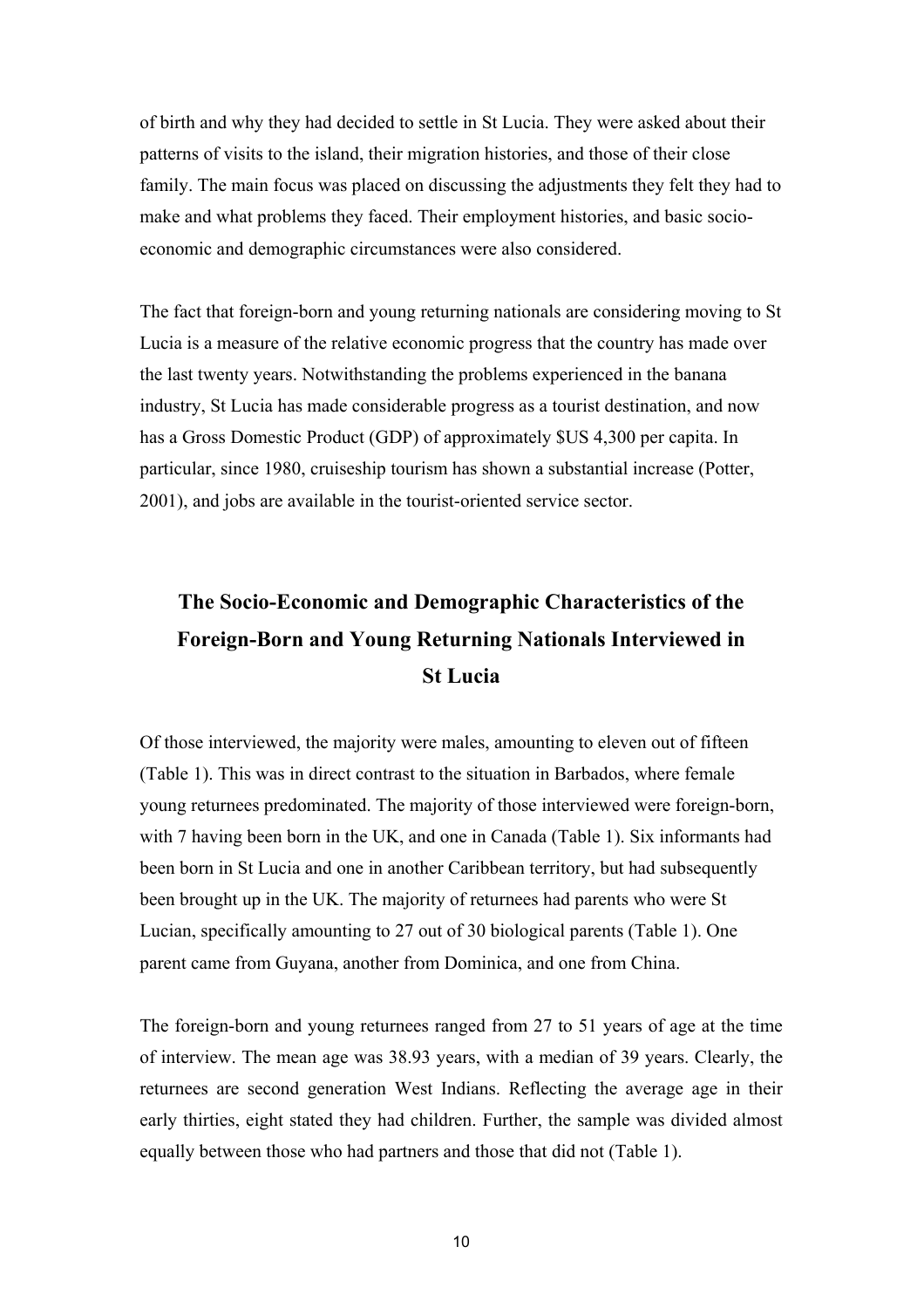| <u>(i) Sex:</u>                                                    |                          |                       |                         |  |  |
|--------------------------------------------------------------------|--------------------------|-----------------------|-------------------------|--|--|
| Female                                                             | 4                        | Male                  | 11                      |  |  |
| (ii) Place of Birth:                                               |                          |                       |                         |  |  |
| United Kingdom                                                     | $\tau$                   | Other Caribbean       | 1                       |  |  |
| St Lucia                                                           | 6                        | Canada                | 1                       |  |  |
| (iii) Parent's Place of Birth:                                     |                          |                       |                         |  |  |
| St Lucia                                                           | 27                       | Guyana                | 1                       |  |  |
| Dominica                                                           | 1                        | China                 | $\mathbf{1}$            |  |  |
| (iv) Age of Young Returning Nationals:<br>Range 27-51 years        |                          |                       |                         |  |  |
| Median                                                             | 39 yrs                   | In their 20s          | 1                       |  |  |
| Mean                                                               | 38.93 yrs                | In their 30s          | $\,$ $\,$               |  |  |
|                                                                    |                          | In their 40s          | $\overline{4}$          |  |  |
|                                                                    |                          | In their 50s          | $\overline{2}$          |  |  |
| (v) Age on Returning to St Lucia:                                  |                          |                       |                         |  |  |
| Range 24-46 years                                                  |                          |                       |                         |  |  |
| Median                                                             | 35.50 yrs                | In their 20s          | 10                      |  |  |
| Mean                                                               | 34.93 yrs                | In their 30s          | 12                      |  |  |
|                                                                    |                          | In their 40s          | $\overline{3}$          |  |  |
| (vi) Period Lived in St Lucia since Return:<br>Range 0.17-10 years |                          |                       |                         |  |  |
| Median                                                             | $3.5$ yrs                | Over 8 years          | 4                       |  |  |
| Mean                                                               | 3.94 yrs                 | 4-5 years             | $\overline{\mathbf{3}}$ |  |  |
|                                                                    |                          | $3-4$ yrs             | $\mathbf{1}$            |  |  |
|                                                                    |                          | $2-3$ yrs             | $\mathbf{1}$            |  |  |
|                                                                    |                          | $1-2$ yrs             | $\overline{2}$          |  |  |
|                                                                    |                          | Less than 1 year<br>4 |                         |  |  |
| (vii) Country of Domicile of Parents:                              |                          |                       |                         |  |  |
| St Lucia                                                           | 12                       | Deceased              | $\overline{2}$          |  |  |
| United Kingdom                                                     | $\tau$                   | No data               | 9                       |  |  |
| (viii) Family Status of Young and Foreign-Born Returnees:          |                          |                       |                         |  |  |
| With partner                                                       | 7                        | Partner from UK       | 1                       |  |  |
| Without partner                                                    | 7                        | Partner from Barbados | 4                       |  |  |
| Divorced                                                           | 1                        | Not stated            | $\overline{2}$          |  |  |
| No children                                                        | 5                        |                       |                         |  |  |
| 1 child                                                            | $\overline{4}$           |                       |                         |  |  |
| 2 children                                                         | $\overline{\mathcal{A}}$ |                       |                         |  |  |
| No data                                                            | $\overline{2}$           |                       |                         |  |  |
|                                                                    |                          |                       |                         |  |  |

#### **Table 1 Basic Socio-Economic and Demographic Characteristics of the Foreign-Born and Young Returning Nationals to St Lucia**

(Source: author's survey 2000)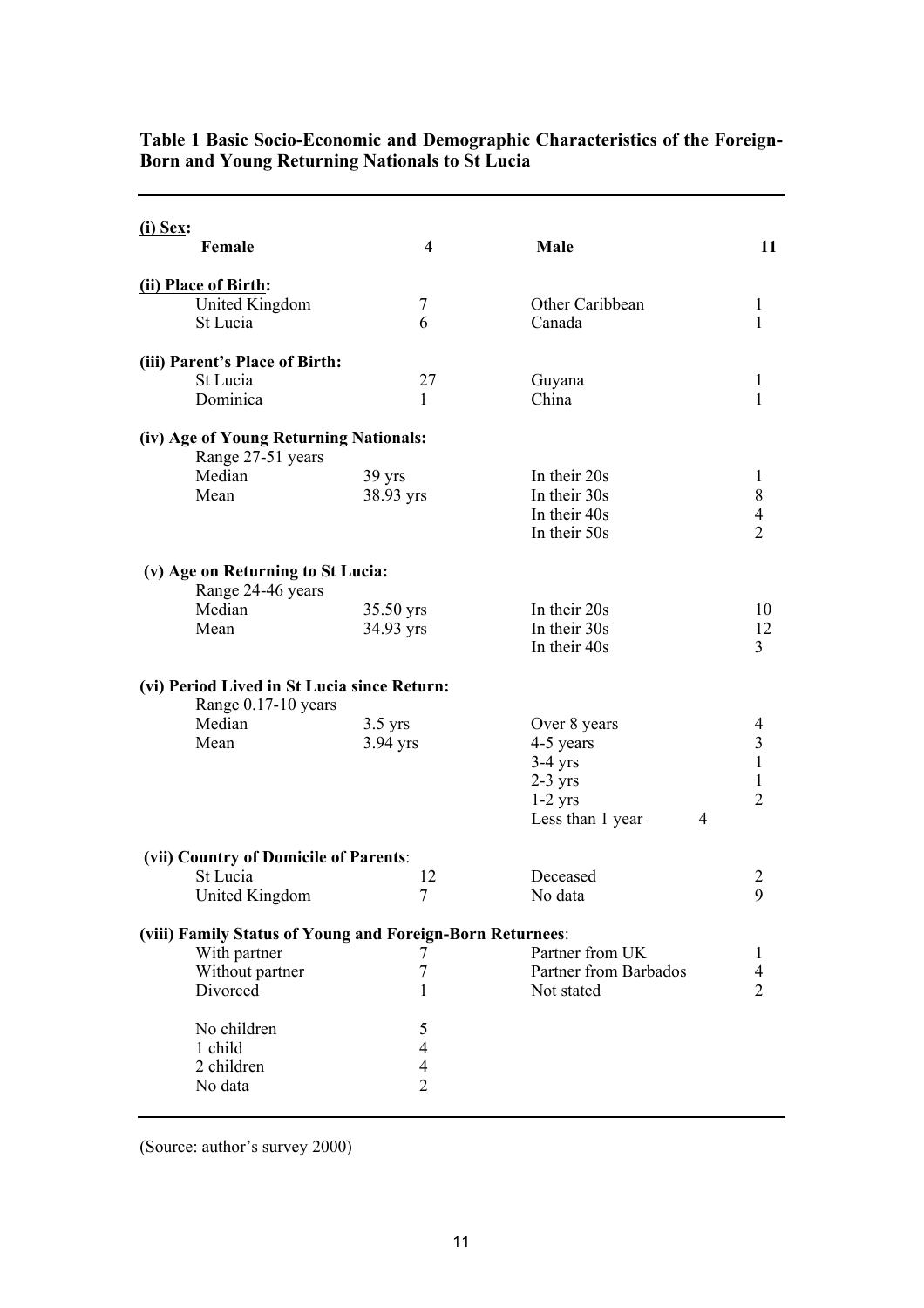Of those with partners, four said their partners had been born in St Lucia, and one was married to a UK national.

The median age at which the informants had "returned to" St Lucia was 35.5 years, with a mean age of 34.93 years. At the time of interview, they had lived in St Lucia from less than a month to 10 years. The median duration was 3.5 years, with a mean of 3.94 years. The influence of first generation parents who had returned to St Lucia in attracting their offspring is implied by the fact that 12 out the total of 30 parents of the young returnees were living in St Lucia at the time of the interview (Table 1). Seven of the parents were still living in the UK, two were deceased and data were not to hand for nine other interviewees.

The occupations of the returnees at the time the interviews were conducted are listed in Table 2. The majority were in employment, with only one stating they were unemployed. Most of the males interviewed were in relatively skilled jobs, including a civil engineer, an assistant manager of a hotel, self-employed businessmen, car sales executives and the head of watersports at a prominent hotel. On the other hand, two were working as part-time barmen or waiters. The occupations of the four females interviewed are also listed in Table 2, and ranged from a secretary/personal assistant to a Manager in the public sector. As previously noted, one female reported she was unemployed at the time of interview.

# **Table 2 The Occupations of the Foreign-Born and Young Returning Nationals to St Lucia by Sex**

Self-employed Businessman Public sector Manager Assistant Manager of a Hotel Currently Unemployed Part-time Barman (qualified fashion-buyer) Civil Engineer Secretary/Personal Assistant Self-employed Businessman Hotel Office Manager Barman/waiter Head of Watersports at a hotel Car sales Executive Car sales Executive Office Manager Self-employed businessman

#### **Males: Females:**

 $\mathcal{L}_\mathcal{L} = \mathcal{L}_\mathcal{L} = \mathcal{L}_\mathcal{L} = \mathcal{L}_\mathcal{L} = \mathcal{L}_\mathcal{L} = \mathcal{L}_\mathcal{L} = \mathcal{L}_\mathcal{L} = \mathcal{L}_\mathcal{L} = \mathcal{L}_\mathcal{L} = \mathcal{L}_\mathcal{L} = \mathcal{L}_\mathcal{L} = \mathcal{L}_\mathcal{L} = \mathcal{L}_\mathcal{L} = \mathcal{L}_\mathcal{L} = \mathcal{L}_\mathcal{L} = \mathcal{L}_\mathcal{L} = \mathcal{L}_\mathcal{L}$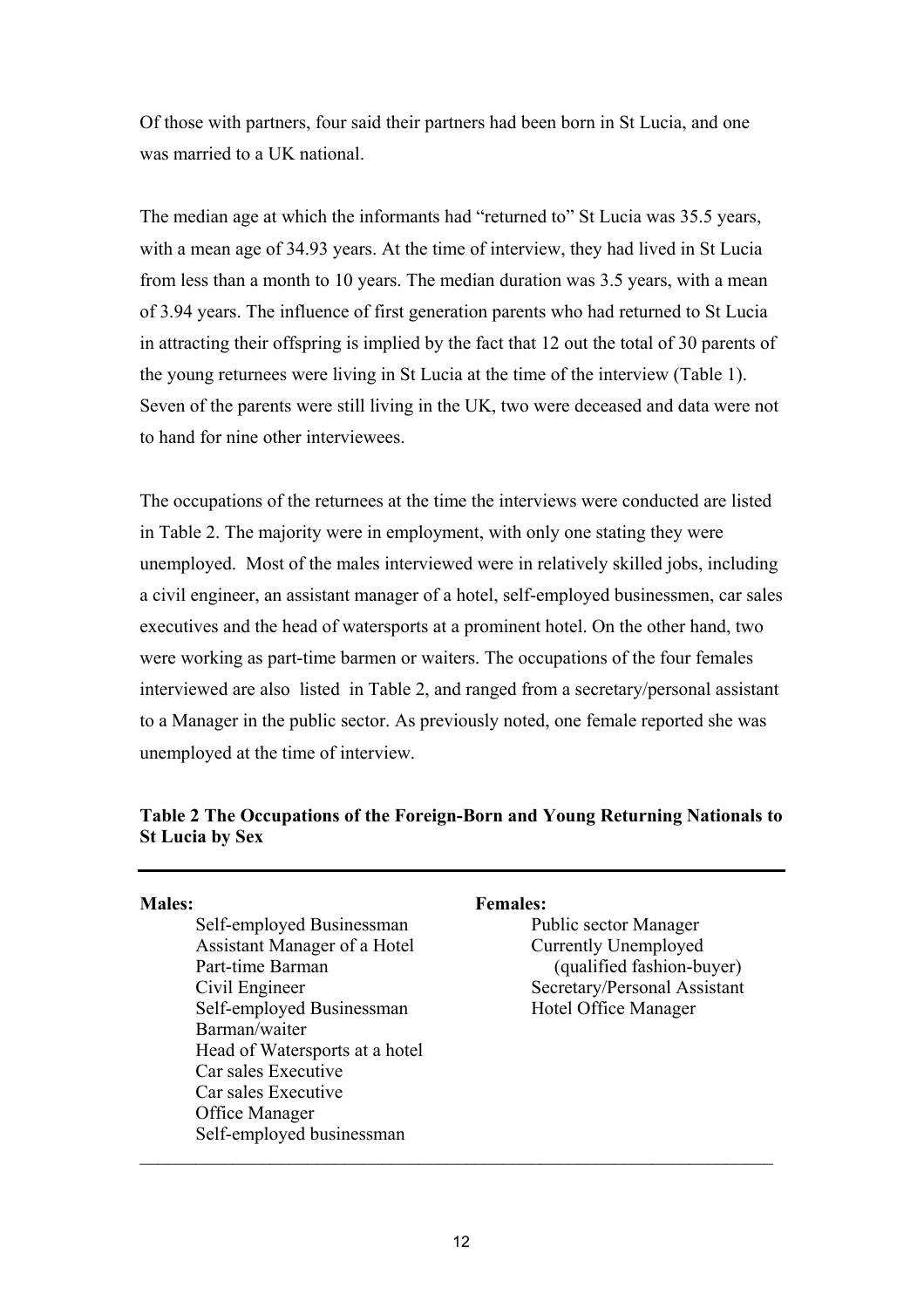# **Reasons for Leaving the Country of Birth and for Migrating to St Lucia**

As in the survey of Barbadian returnees (Potter, 2003), when asked why they had decided to migrate to St Lucia, the young returning nationals cited relatively few negative or "push-oriented" reasons for moving (Table 3).

# **Table 3 Reasons stated as to why the Young Returning Nationals had Decided to Leave the UK/USA or Canada**

| Reason stated                                                                                                                                                         | Number of Citations |
|-----------------------------------------------------------------------------------------------------------------------------------------------------------------------|---------------------|
| No real negative reasons for leaving<br>Things bad for black people/racism<br>Never felt at home in the UK/US etc.<br>Son's education<br>Wanted a change of lifestyle | 4                   |

Indeed, four informants specifically noted that they could not cite specific negative reasons for leaving, implying that they were attracted to St Lucia by positive factors. These informants commented:

"I had no problems in the UK"

"I really liked it there"

"I never experienced racism directly"

"No real negative reasons. I did not really experience racism in the UK. In fact, I miss England"

However, two respondents were noticeably more equivocal, arguing that things are bad for black people in the UK, and they specifically mentioned issues of racism.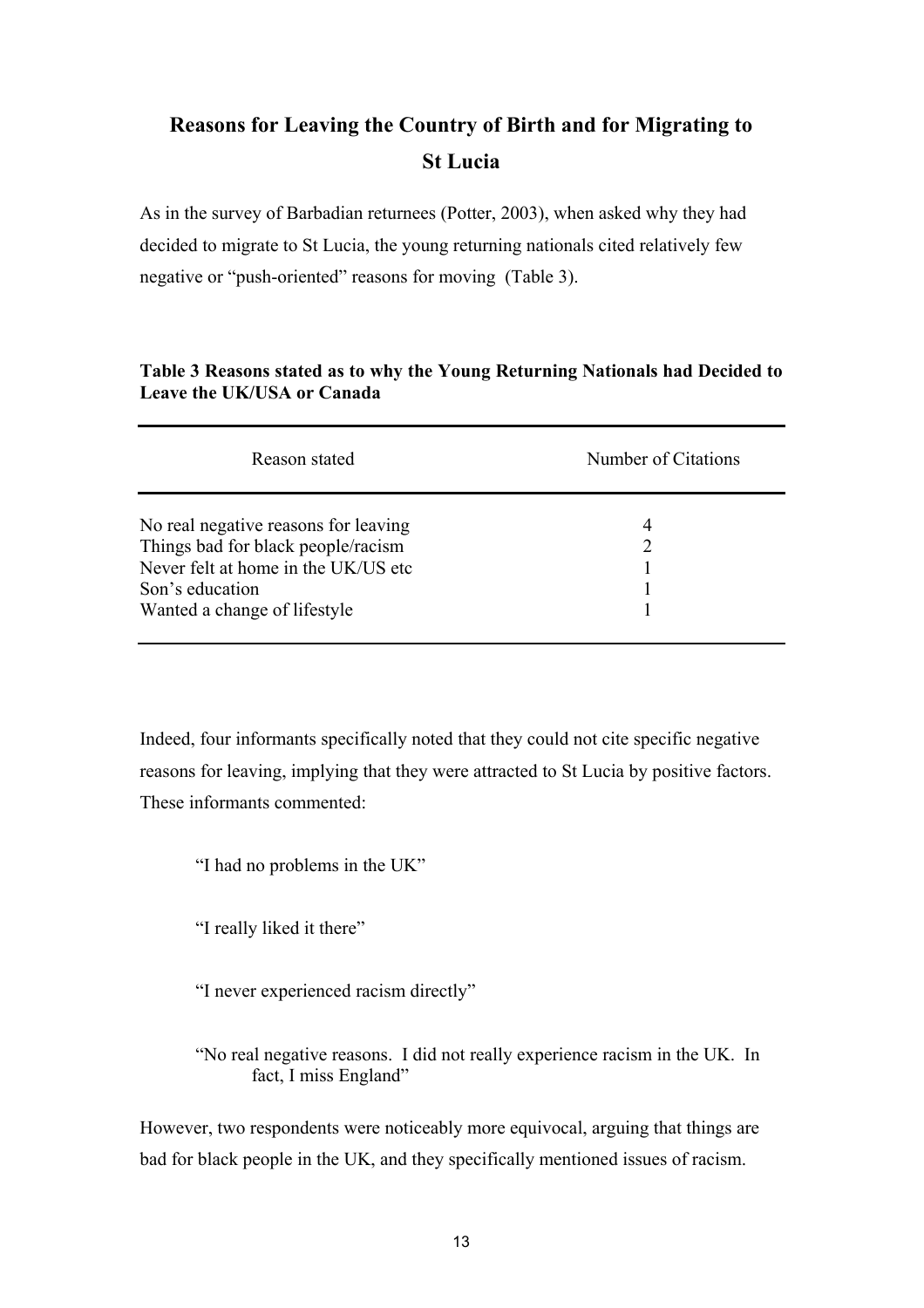Both of these respondents were males and both cited the activities of the National Front (NF):

"I had few direct problems. I am English, black English. I encountered racism. From every group, from the NF to 'mods' in Croydon"

"Things were pretty shitty for blacks when I grew up, due to the NF and the like"

 Another informant was more ambivalent about the situation, reporting that whilst he was more sanguine about issues of racism, he was never fully comfortable in the UK:

"I never felt fully at home in the UK. But racism was not the real issue. You sometimes got annoyed – you know, a tool used against you"

 The only other push factor was mentioned by a mother who emphasized the need to provide an appropriate education for her son. Another respondent observed that they wanted a change in lifestyle.

| Reason stated                                      | Number of Citations |  |
|----------------------------------------------------|---------------------|--|
| Start up a business/potential for small businesses |                     |  |
| Family here/due to family circumstances            |                     |  |
| Weather/climate                                    |                     |  |
| To improve quality/way of life                     |                     |  |
| Open way of life/outdoors way of life              | 2                   |  |
| Beauty of the island                               |                     |  |
| Slower pace of life                                |                     |  |
| Better education for son                           |                     |  |
| Purchased land                                     |                     |  |

### **Table 4 Reasons stated as to why the Young Returning Nationals had Decided to Live in St Lucia**

Table 4 lists the migratory 'pull' factors cited by the young returnees to St Lucia. Clearly, the desire to start a small business was a critical motivation for many, along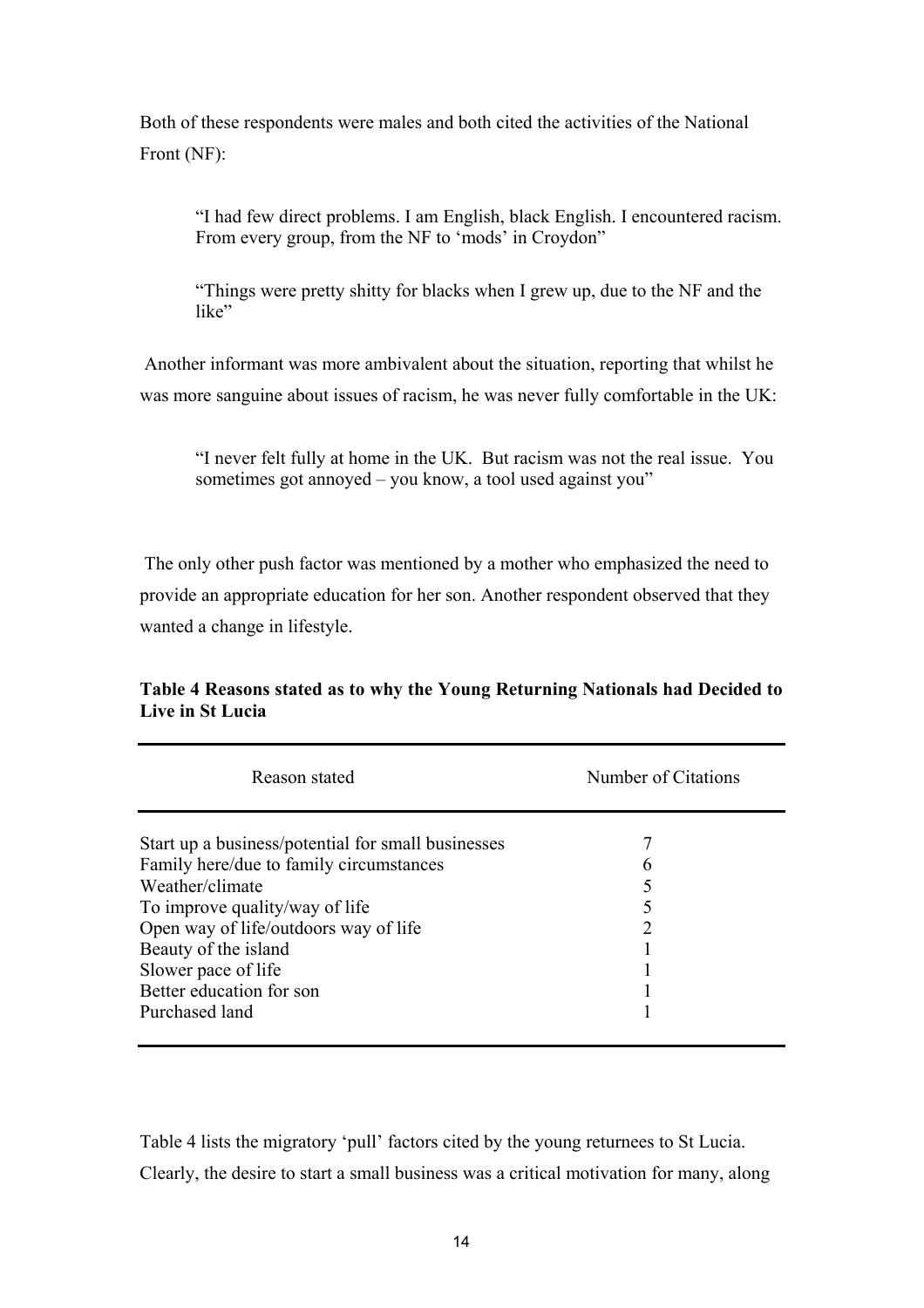with the feeling that in St Lucia this might be an achievable goal. This was cited by seven of the respondents and thereby came out in pole position. One informant commented:

"I always intended to come back. There is a great potential here for small business, relative to the UK"

At the very least, the general feeling seemed to be that there was the chance of better things in the future. As one respondent summarised:-

"I was struggling in the UK"

Family being in St Lucia (seven informants), plus the climate (five informants) were the next most important factors cited as promoting migration. But noticeably, a strong accent was also placed on enhancing the overall quality of life experienced ('to improve quality/way of life', open/out-doors way of life', 'beauty of the island', 'slower pace of life') (Table 4). Typical comments made by the foreign-born returnees included:

"I feel freer in St Lucia"

"Life here is more relaxed, there's no rat race"

"I like the open way of life…the beach, open doors, popping in to see relatives"

One informant seemed to sum up the prevalent mood among the foreign-born and young returnees to St Lucia, when he balanced the overall quality of life against his pet hates:

"St Lucia has lived up to expectations. Yes, there's politics, nepotism, frustrations due to my work, too much traffic and idiot drivers!"

The salient point highlighted by Tables 3 and 4 is that in general, the informants cited relatively few push factors in explaining their migration, although where such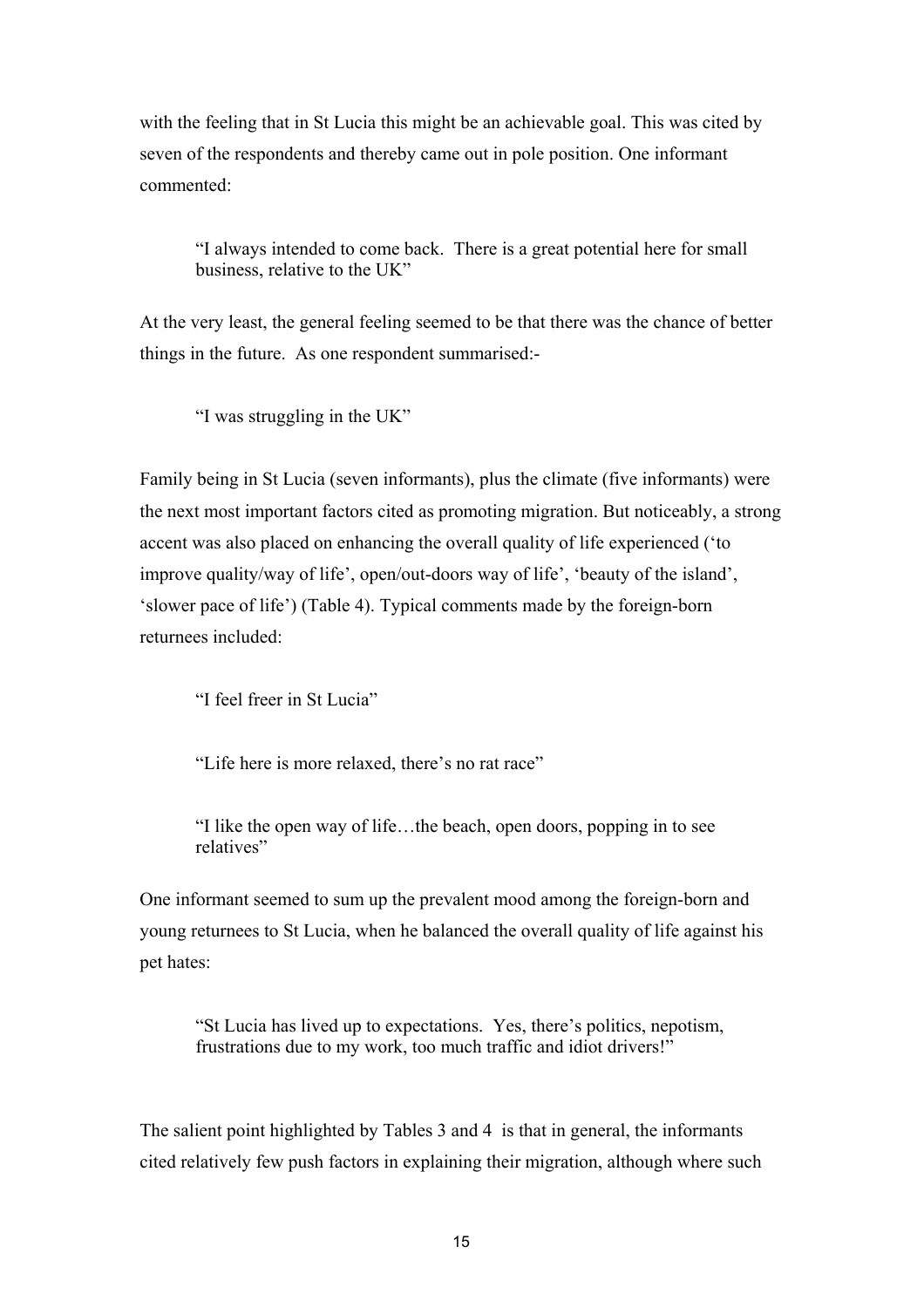factors were cited, they reflected issues related to racism. The overwhelming influence was attributed to the possibilities of starting up a business, and in the case of St Lucia, this was cited more frequently as a factor influencing relocation than the fact that parents and other family members were living on the island. In the parallel study carried out in Barbados, the fact that parents and other family were living in Barbados was more salient (Potter, 2003).

# **Overall Reactions with Regard to Adjustments to Living in St Lucia**

The informants were asked if there were particular adjustments that they felt they had to make in settling into living in St Lucia. The range of adjustments cited by the respondents is indicated in Table 5. Having already explained the push factors that had led them to migrate, overall reactions related primarily to problems of adjustment. However, several positive reactions were cited. These included three informants who commented on the slow pace and laid back way of life in St Lucia. In addition, one informant mentioned adjusting to the weather and another specifically mentioned experiencing less hassle from the police in St Lucia (Table 5).

The most frequently cited adjustment among the young returnees was the operation of what is referred to as the colour-class system, associated with issues of racism in society. The difficulty experienced in making friendships with local St Lucians was the second most frequently cited issue of adjustment among the young returnees, followed by the 'laid back way of life/slow pace of life'. Problems relating to competition with members of the local indigenous population, along with issues of resentment, were also mentioned. Interestingly, the argument that an English or American accent marks returnees out was specifically mentioned by two of the informants. However, this was mentioned in a primarily positive context, suggesting that possessing such an accent bestowed specific advantages. This is in direct contrast to the results of the research in Barbados, where having an English accent was frequently cited as a major problem in the context of social relations, although the accent was seen as helpful in the context of work. The only other adjustments

#### **Table 5 The Adjustments Foreign-Born and Young Returning Migrants to St Lucia felt that they had had to make**   $\mathcal{L}_\mathcal{L} = \mathcal{L}_\mathcal{L} = \mathcal{L}_\mathcal{L} = \mathcal{L}_\mathcal{L} = \mathcal{L}_\mathcal{L} = \mathcal{L}_\mathcal{L} = \mathcal{L}_\mathcal{L} = \mathcal{L}_\mathcal{L} = \mathcal{L}_\mathcal{L} = \mathcal{L}_\mathcal{L} = \mathcal{L}_\mathcal{L} = \mathcal{L}_\mathcal{L} = \mathcal{L}_\mathcal{L} = \mathcal{L}_\mathcal{L} = \mathcal{L}_\mathcal{L} = \mathcal{L}_\mathcal{L} = \mathcal{L}_\mathcal{L}$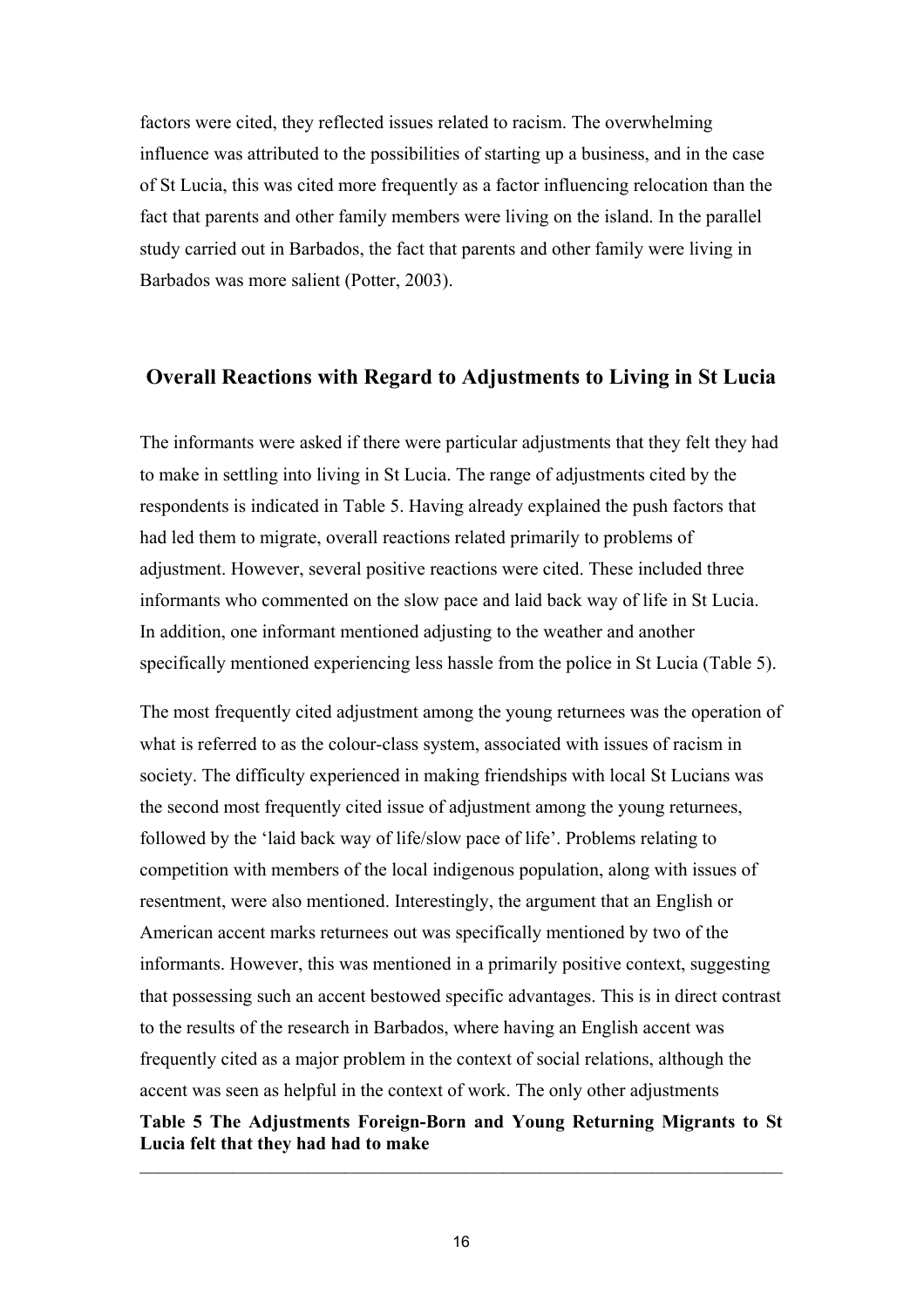| $\mathbf{1}$<br>$\overline{2}$ | Colour-class system/racism in society<br>Difficulty of making 'local' friends | 5<br>$\overline{4}$ |   |
|--------------------------------|-------------------------------------------------------------------------------|---------------------|---|
| $\overline{\mathbf{3}}$        | laid back way of life/slower pace of life                                     | 3                   |   |
| $\overline{4}$                 | Competition with locals/resentment                                            | 3                   |   |
| 5                              | Accent makes you stand out/gives an advantage                                 | $\overline{2}$      |   |
| 6                              | Narrowmindedness of the people                                                | $\overline{2}$      |   |
| $\overline{7}$                 | Poor quality of education                                                     | $\overline{2}$      |   |
| 8                              | Work ethic being different                                                    | $\overline{2}$      |   |
| 9                              | Being seen as an outsider/not St Lucian                                       | 1                   |   |
| 10                             | Low wages                                                                     | 1                   |   |
| 11                             | High land prices                                                              |                     |   |
| 12                             | Expensive place to live                                                       |                     |   |
| 13                             | Earnings lower                                                                |                     |   |
| 14                             | Need to moderate views                                                        |                     |   |
| 15                             | Large gender differences                                                      |                     |   |
| 16                             | The weather                                                                   |                     |   |
| 17                             | People assuming you have money                                                | 1                   |   |
| 18                             | Lack of a middle class                                                        |                     | 1 |
| 19                             | Difficulties in relationships with local women                                | 1                   |   |
| 20                             | Who you know in society being so important                                    |                     | 1 |
| 21                             | Less hassle from the police in St Lucia                                       | 1                   |   |
| 22                             | Americanisation of society                                                    | 1                   |   |
| 23                             | Dependency culture                                                            |                     |   |
| 24                             | Problem of having an English accent                                           |                     |   |
| 25                             | Bosses not liking you exercising your rights                                  |                     |   |
|                                |                                                                               |                     |   |
| 26                             | Need to speak patois to be fully accepted                                     | 1                   |   |

 $\mathcal{L}_\mathcal{L} = \mathcal{L}_\mathcal{L} = \mathcal{L}_\mathcal{L} = \mathcal{L}_\mathcal{L} = \mathcal{L}_\mathcal{L} = \mathcal{L}_\mathcal{L} = \mathcal{L}_\mathcal{L} = \mathcal{L}_\mathcal{L} = \mathcal{L}_\mathcal{L} = \mathcal{L}_\mathcal{L} = \mathcal{L}_\mathcal{L} = \mathcal{L}_\mathcal{L} = \mathcal{L}_\mathcal{L} = \mathcal{L}_\mathcal{L} = \mathcal{L}_\mathcal{L} = \mathcal{L}_\mathcal{L} = \mathcal{L}_\mathcal{L}$ 

(Source: author's survey, 2000)

mentioned by at least two of the respondents were what was referred to as 'the narrowmindedness of the people', the perceived poor quality of education, and inferred differences in work ethics between St Lucia and the UK/USA (Table 5).

 $\mathcal{L}_\mathcal{L} = \{ \mathcal{L}_\mathcal{L} = \{ \mathcal{L}_\mathcal{L} = \{ \mathcal{L}_\mathcal{L} = \{ \mathcal{L}_\mathcal{L} = \{ \mathcal{L}_\mathcal{L} = \{ \mathcal{L}_\mathcal{L} = \{ \mathcal{L}_\mathcal{L} = \{ \mathcal{L}_\mathcal{L} = \{ \mathcal{L}_\mathcal{L} = \{ \mathcal{L}_\mathcal{L} = \{ \mathcal{L}_\mathcal{L} = \{ \mathcal{L}_\mathcal{L} = \{ \mathcal{L}_\mathcal{L} = \{ \mathcal{L}_\mathcal{$ 

# **Specific Issues of Adjustment**

As might be expected, strong feelings were expressed by the informants in relation to several of these issues of adjustment. In an early review of return migration, Gmelch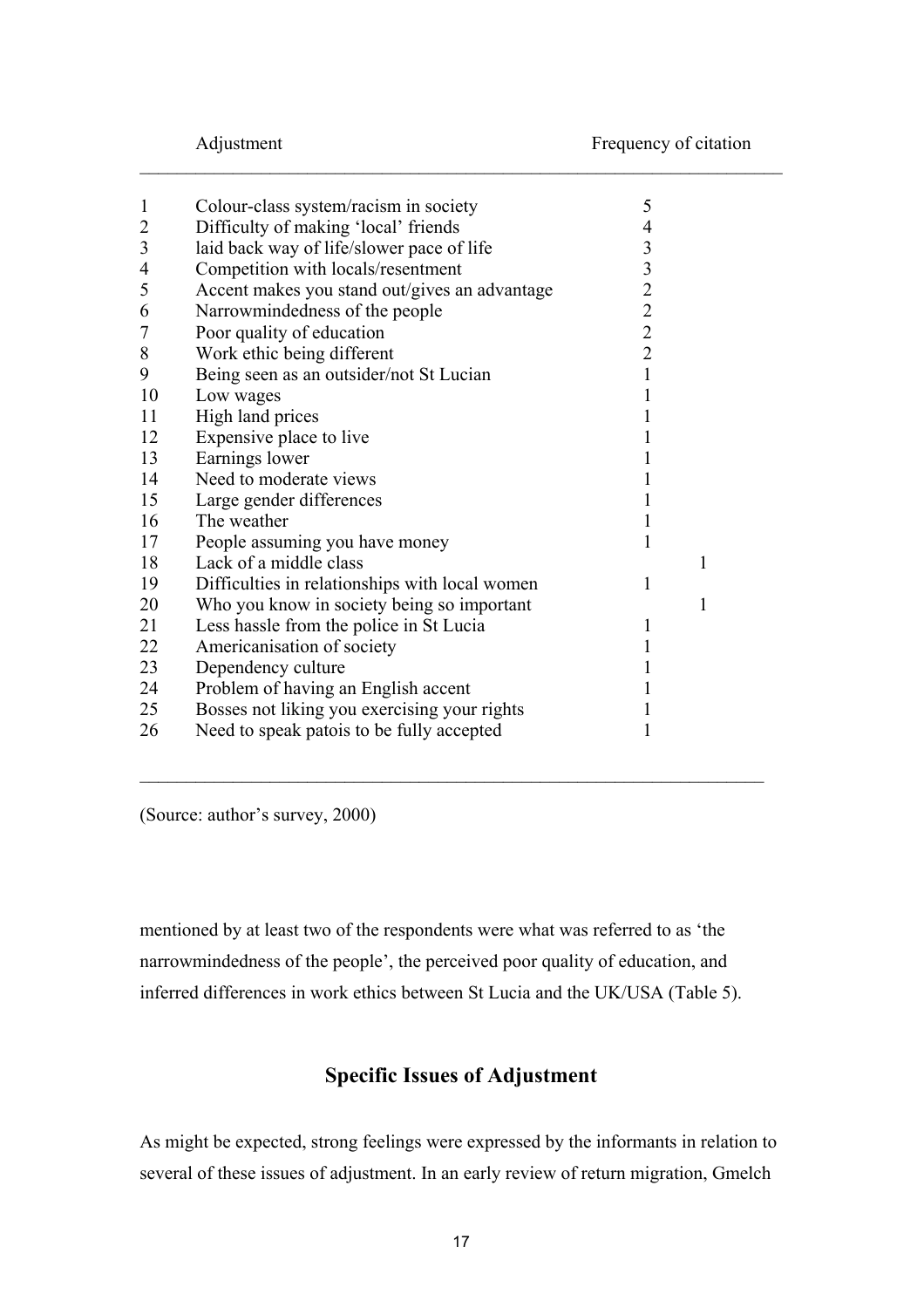(1980) noted that even retiree returnees who were originally raised in a territory often seemed to be poorly prepared for return, and frequently suffer what he referred to as 'reverse culture shock' in returning to the societies into which they were born. How much more of a problem then is this process for those who have never lived permanently in a country in which they are going to settle, but have only visited and heard about it via the stories and reminiscences of their parents?

In the account that is presented here, the eight most frequently mentioned issues, those gaining at least two citations in Table 5, are considered in turn. In this account, the narratives provided by the informants are drawn upon, in what is essentially a qualitative analysis of the return experience among citizens by descent. However, the issues discussed are presented in order from the most frequently mentioned to the least.

#### **The Colour-class system and Racism in Society**

In common with the rest of the post-colonial Caribbean, the continued operation of a strong colour-class system is openly acknowledged in St Lucia, whereby skin shade is frequently directly correlated to occupational standing and inferred social status. St Lucia has a mixed French and British colonial history, the island having changed hands between these two colonizing powers as many as 14 times. There has been a greater incidence of miscegenation, leading to a more racially diverse population than is found in Barbados, for example.

The interviews indicated that the operation of some facets of such racial distinction and labelling in St Lucia had come as something of a shock to several of the young returnees. Thus, one respondent who was living on the island, but who had been moving backwards and forwards in a peripatetic manner noted with some surprise how:

"The racism thing is bad here. It's this that keeps me away from moving here permanently"

Another talked about the operational expression of this at work, whereby, when visiting his office, some St Lucians would tend to discount his presence, presumably because of his dark skin: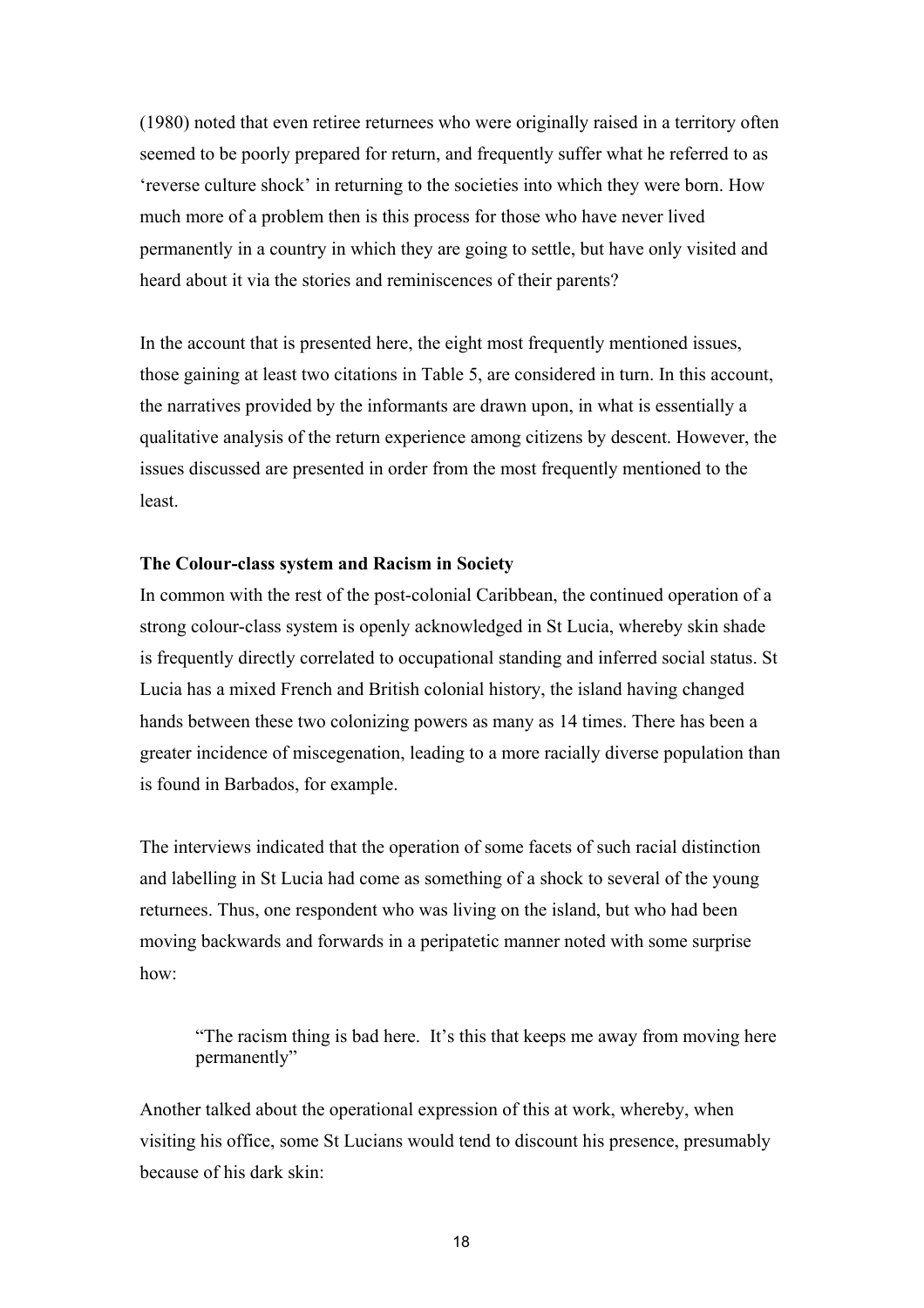"Some St Lucians ignore me at work. They ask for my partners who are white, and complain about 'nobody' being around!"

Interestingly, two of the informants, in relating their experiences vis a vis race in St Lucia directly mentioned the operation of the colour-class system:

"There is a lot of racism in St Lucia – black and white judged by the colourclass system"

"There's an in-built class system in the islands: a colour-class system…racialism is wherever you go"

But there was a further interesting turn on this. One light-skinned foreign-born returnee noted how whilst he had been seen as black in the UK, locally in St Lucia he was regarded as white, and this labelling was the source of some annoyance to him:

"There is racism here. I am seen as white in St Lucia. Local people refer to 'you people'. That really bugs me!"

Perhaps the most important interpretation is that the young returnees become acutely aware of the existence and the operation of the colour class system in the Caribbean region, thus dispelling any simple notion that class alone has displaced the combined influence of colour-class.

#### **Difficulties in Making Local Friends**

Four of the informants emphasized what they regarded as the problem they were having making friends with indigenous St Lucians. One reported that most of his friends were drawn from those who had migrated from the UK and the same individual implied that a lack of local identity was a fundamental obstacle:

"Most of my friends are from the UK. I tried to be St Lucian for the first year, but it just did not work"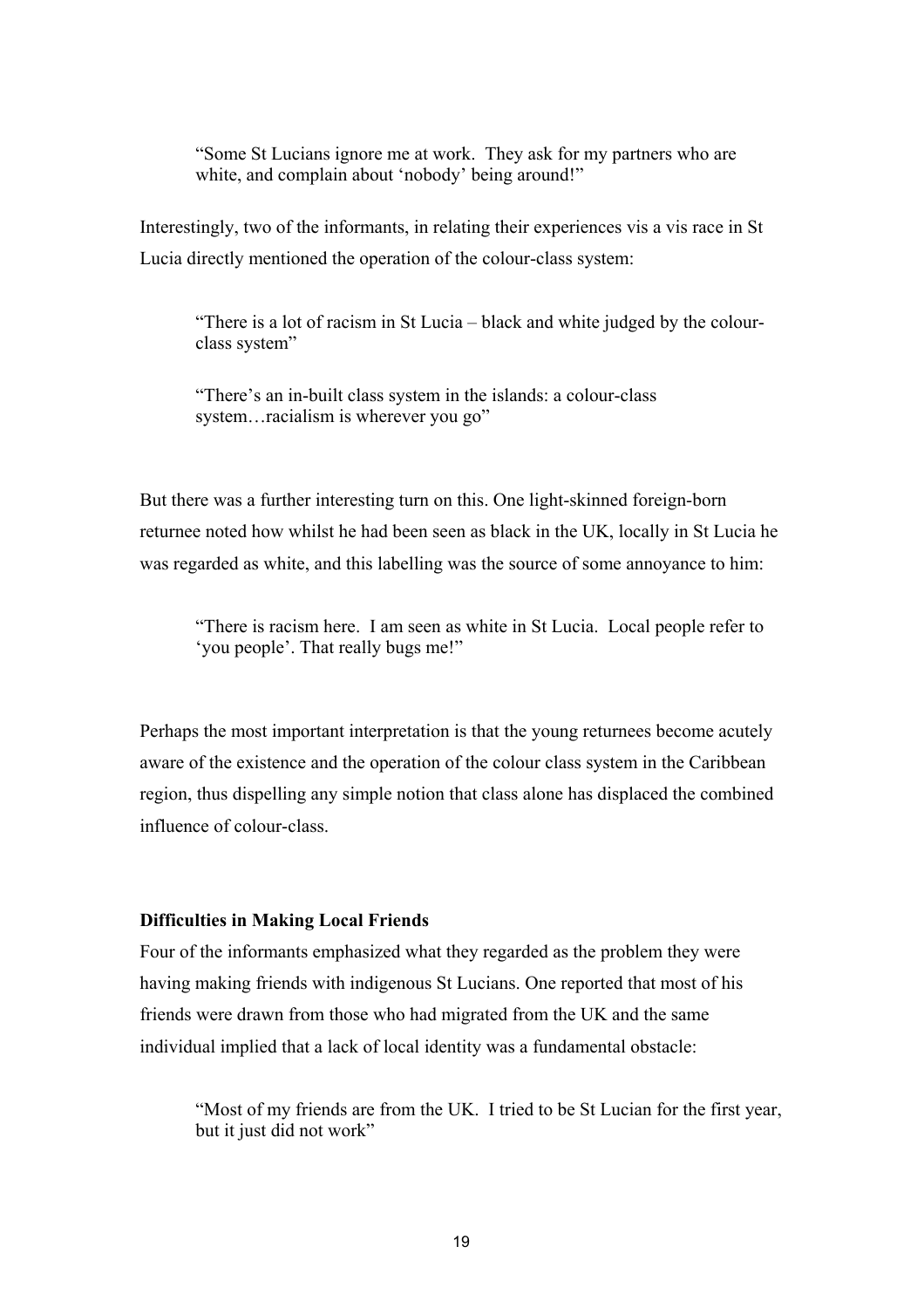The feeling that some local St Lucians regarded young returnees, like older returnees, as relatively affluent, and the linked feeling that this might lead to exploitation was clearly expressed by one individual:

"I have made a few friends, but it isn't easy. It is difficult to be friendly with local St Lucians. I made some local friends but they wanted to use me. If you are from England, they think you are rich…They think you feel you are better than them. They give you a real hard time"

One female interviwee emphasised that she found it particularly difficult to make female friends in St Lucia, and there appeared to be the suggestion that this reflected aspects of sexual rivalry:

 "I do not have St Lucian female friends. It's their way of thinking. They are insecure and there is much narrowmindedness. If you are friendly with a man, people immediately think something's going on. I keep myself to myself…the attitude is different"

In the case of the interviews carried out in Barbados, difficulties of making friends were cited by some 76 per cent of the respondents. In particular, in the case of Barbados there was a strong gender component in that it was female informants who reported extreme difficulties in making local female friends. So, although expressed in very similar terms by this individual, this was far less prevalent in the case of St Lucia. Indeed, one respondent specifically commented on the welcoming nature of St Lucians and implied the operation of reciprocity:

"A lot of the locals are very nice. They are happy to welcome you. You are going to give back"

#### **The "Laid Back" Way of Life**

Another similarity with the Barbadian sample was the feeling that it had been necessary to adjust to the generally slow and laid back pace of life experienced in St Lucia. In the case of Barbados, this was also the third most frequently cited issue of adjustment. Also, as in the case of Barbados, whilst at the outset some found the slow pace of life a difficult adjustment: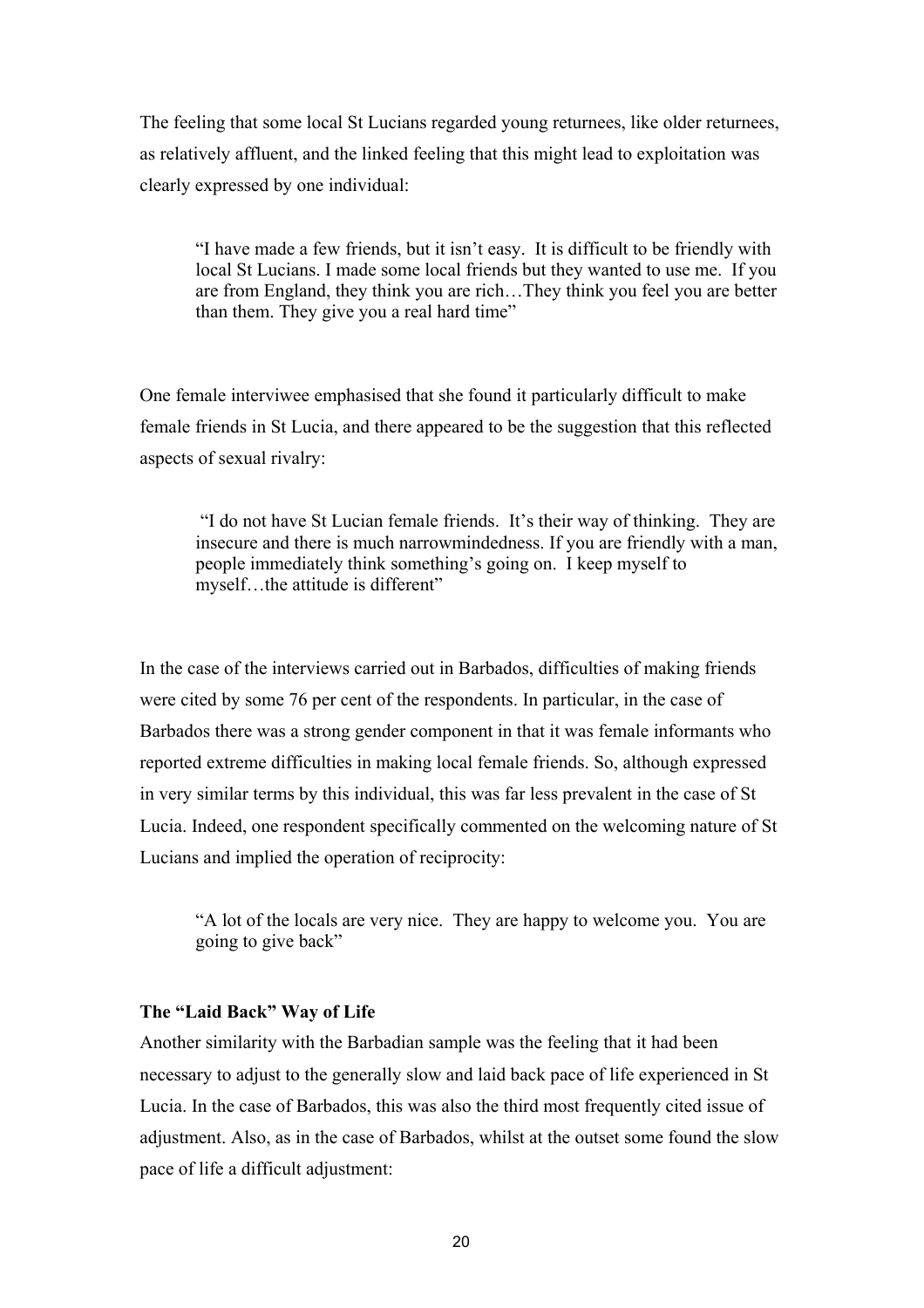"Can I live in such a laid back society?"

Others had clearly come to terms with this, and saw it as one of the principal reasons why they wished to live in St Lucia:

"In the beginning, I found it a long-winded process. As I slowly pieced together what was happening, I accepted things on their grounds and the laid back way of doing things"

#### **Competition and Feelings of Resentment**

As already noted, in the Barbados research, having an English accent and identity was seen as being connected with a number of problems. In the interviews carried out in St Lucia, the issue of being English and a degree of anti-English feeling towards the foreign-born returnees only emerged when discussing the world of work. Thus, one informant emphasized that:

"There is anti-English feeling. When they see the English come and work, they are resented"

This connected to the wider issue of rivalry in the work place, and for at least one respondent connected with issues relating to differences in work ethics between employees in St Lucia and the UK:

"Some worry we are going to take their jobs. People go out of their way to give you stick…Some would not be employed in the UK"

Yet another young returnee pointed to what he clearly saw as the divisive nature of competition between the indigenous population and returnees, suggesting that on occasion people are inclined to attribute success to illegal activities:

"Competition can bring things to a head: we can be our own worst enemies. If you do well, some ask how: was it through drugs?"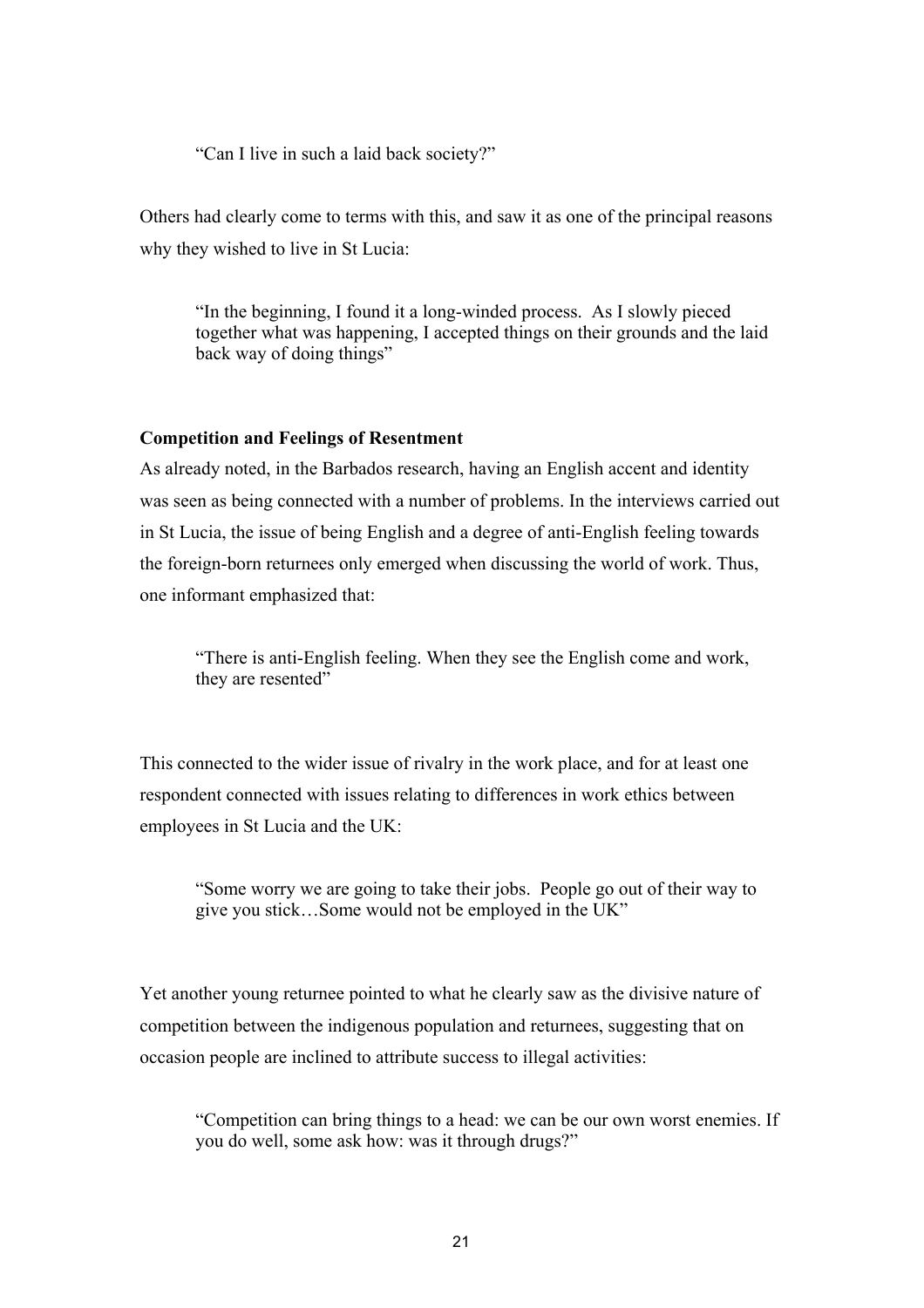#### **Issues relating to Accent**

The fifth issue raised by the interviewees, which related to the fact that an English accent serves to make returnees stand out from the crowd, proved to be of some interest. The salient point was that most of those who mentioned their English accent argued that in St Lucia this posed no problem. Indeed, several informants saw this as a distinct advantage:

"You can get served faster in shops if you have a light skin and accent" "With an English accent you can get in anywhere. The accent makes you sound like a tourist"

"English people can go into all the hotels, because of their accent. You can be a tourist and a local at the same time!"

One young returnee who had been brought up in Canada even commented on the fact that her accent was sometimes confused for an English one, and that this was frequently commented on favourably:

"They say, 'what a nice accent – is it British'?"

Such reactions to an English accent were in contrast to those expressed in Barbados, where although it was accepted that this might bestow certain advantages in the job market, it was generally a problem within the realm of social relations.

One informant pointed to what he saw as a subtle nuance relating to the possession of a strong regional accent with the class connotations associated with this, in suggesting that he could make the transition from a St Lucian to an English accent:

"I can slip from St Lucian to English with ease. But a strong London accent might be a problem"

Another informant suggested that whilst there might be some teasing regarding his accent, that he found it easy enough to turn a blind eye to this: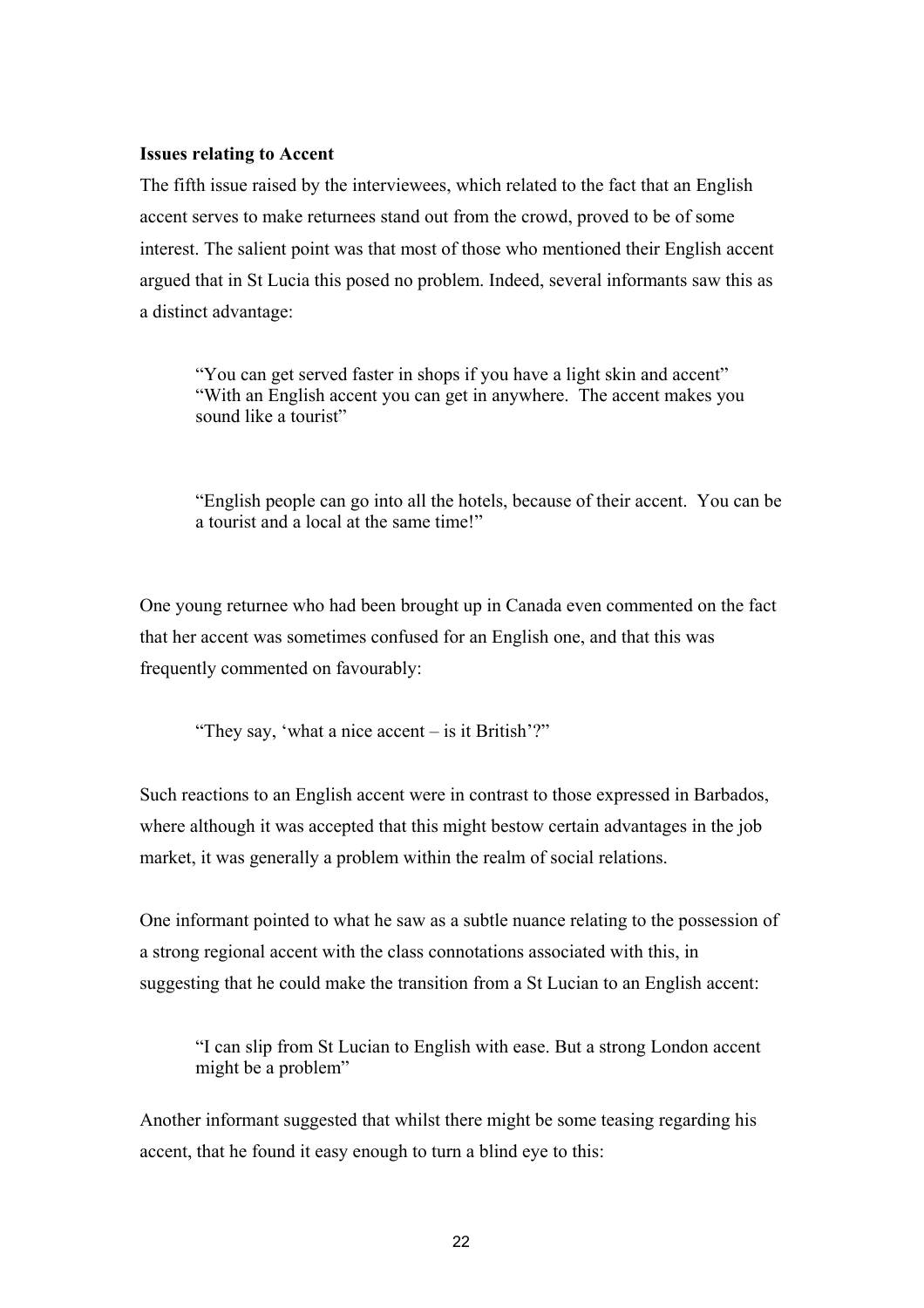"If people do take the mickey, they are people I don't want to know"

Just as in the general social context there appeared to be a somewhat more positive view about an English accent in St Lucia, compared with Barbados, so two respondents seemed to be arguing against the proviso drawn in the context of Barbados that having an English accent might bestow advantages in the workplace. In this connection it was contended that:

"St Lucian employers will pass you up due to your English accent, especially in Government"

Yet another respondent seemed to be widening this issue in suggesting that her former employee had said that he would not hire people hailing from the UK in the future as a direct result of their tendency to take action in the workplace:

"My ex-boss said he would never employ another English person. He said this because English people exercise their rights"

Although expressed primarily in relation to the issues of accent, the view expressed points a finger at the existence of macho bosses, an allegation also encountered in the Barbados pilot study.

#### **The "Narrowmindedness" of the People**

Two of the respondents argued that they had to adjust to what they referred to as the 'narrowmindedness' of the local population. This accusation related mainly to those members of the indigenous population who had not traveled beyond the island. Typical was one informant who argued that:

"Local people are not used to discussing big issues. And if you disagree, people take it personally"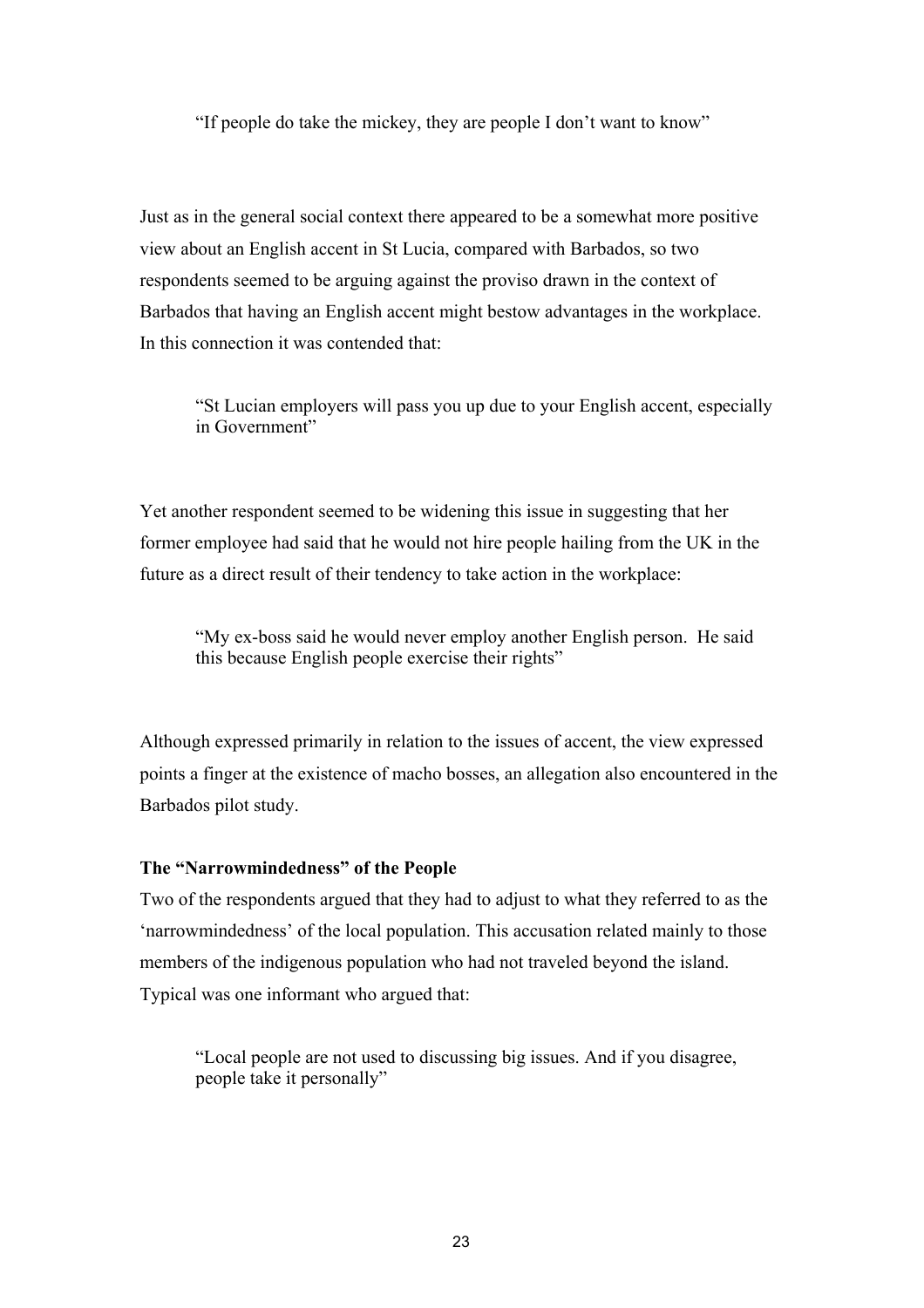The Caribbean island are frequently charcterised by their essentially insular nature, and so such attribution of parochialism is perhaps only to be expected. One wellconnected female returnee stressed how she had been forced to moderate her views since living in St Lucia. In the metropolitan society in which she had lived before she had actively campaigned in respect of gender issues. The inference was that her wellconnected family had reminded her not to 'rock the boat', as it were. She noted that gender differences are marked and summarized these as "women in the kitchen, men on the terrace".

Another comment was that:

"There is a 1950s culture here"

By which it was meant that issues such as homosexuality were as hush-hush in today's St Lucia as they had been in the Britain of fifty years or more ago.

#### **Poor Quality of Education**

Two of the respondents were quick to stress that whilst state education up to the age of eleven was generally adequate in St Lucia, they regarded the situation in respect of secondary education to be far from acceptable. In discussing her English-St Lucian friends who had returned to the United Kingdom, a female informant specifically stated how:

"Most have gone back for schooling"

Indeed, this particular mother was at the time of the survey actively considering moving to Martinique as part of the Francophone Caribbean, where she clearly felt that her children would receive a better education. The fact that her sister was currently living in Martinique encouraged her to consider taking this step.

A young returning St Lucian who had studied to degree level in the United Kingdom was generally condemnatory regarding the state of the education system in St Lucia, in commenting that: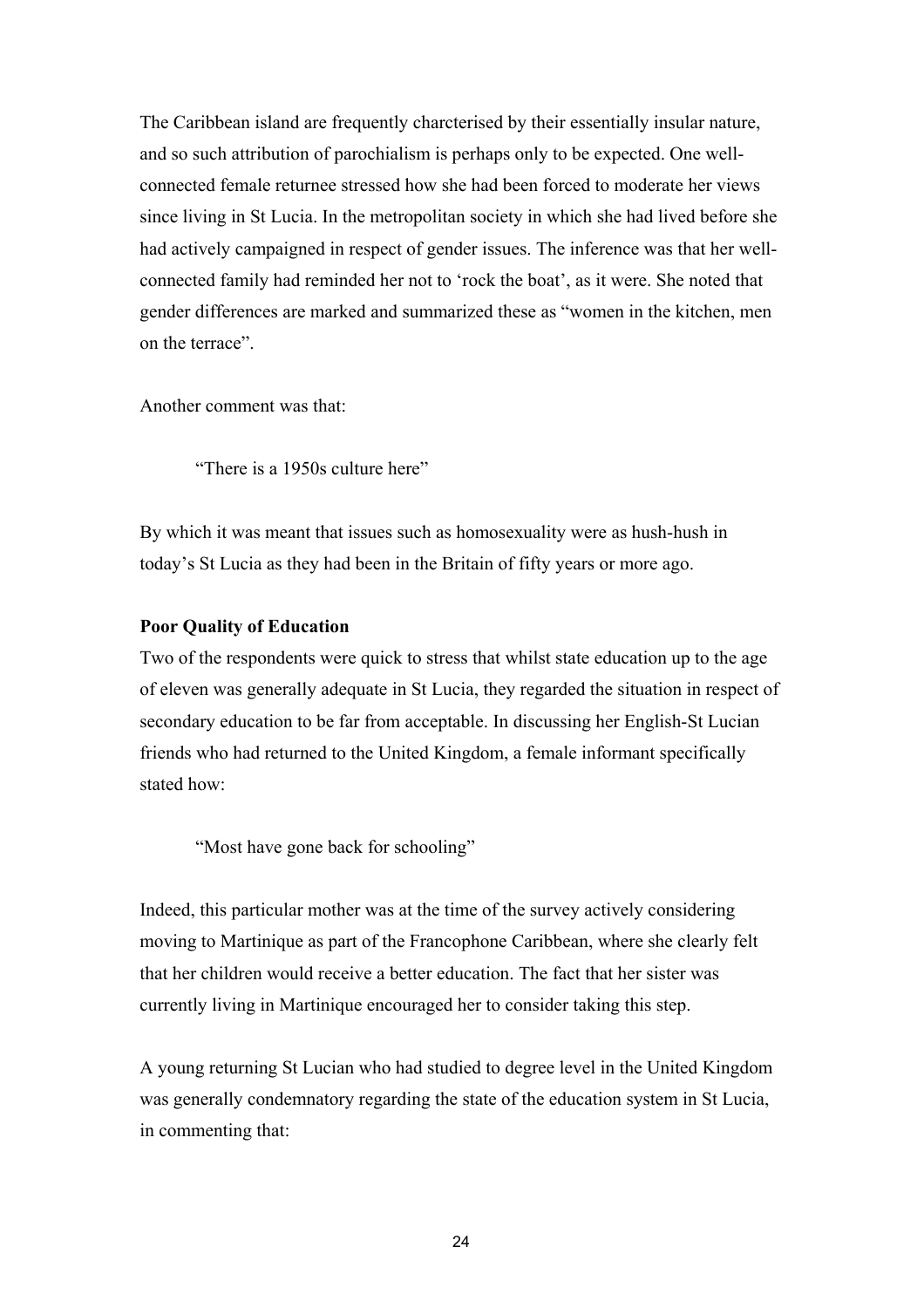"Education is the big problem in St Lucia. The quality of teaching is poor, and bilingualism is a big problem. The average St Lucian is poor at English. And there is a shortage of vocational training"

The idea that secondary school education was an issue that was promoting re-return and onward migratory movements was of particular interest. In the case of Barbados, what was generally perceived to be the excellent education system was regarded as one of the factors promoting return, as well as serving to retain those who had returned. This was an interesting difference.

#### **Differences in Work Ethic**

The argument that there are marked differences in the general work ethic revealed in the UK and St Lucia was mentioned above in relation to revealed Britishness via accent. Essentially those trained in England were likely to see a job through to completion and would routinely report back on progress to line managers, without the latter having to request such information. It was argued that in the St Lucia workplace that this was rarely something that happened spontaneously. As a result, it was argued that citizens by descent were more likely to be given a larger work load than their indigenous colleagues. One respondent summarily concluded that:

"The work ethic is not the same here"

# **The Experience of Return: Wider Issues and Theoretical Implications**

Despite the specific adjustments cited by those interviewed, on balance, the members of the sample of young returnees to St Lucia seemed to be experiencing fewer problems than those in Barbados. Thus, while making new friends was considered as the predominant problem among the sample of Bajan foreign-born returnees (Potter, 2003), this issue occupied second position among those in St Lucia. In the case of the Bajan sample issues relating to accent and language for those of English origin occupied second place. By contrast, the possession of an English accent was seen in a more positive manner in the context of St Lucia. In Barbados, the association of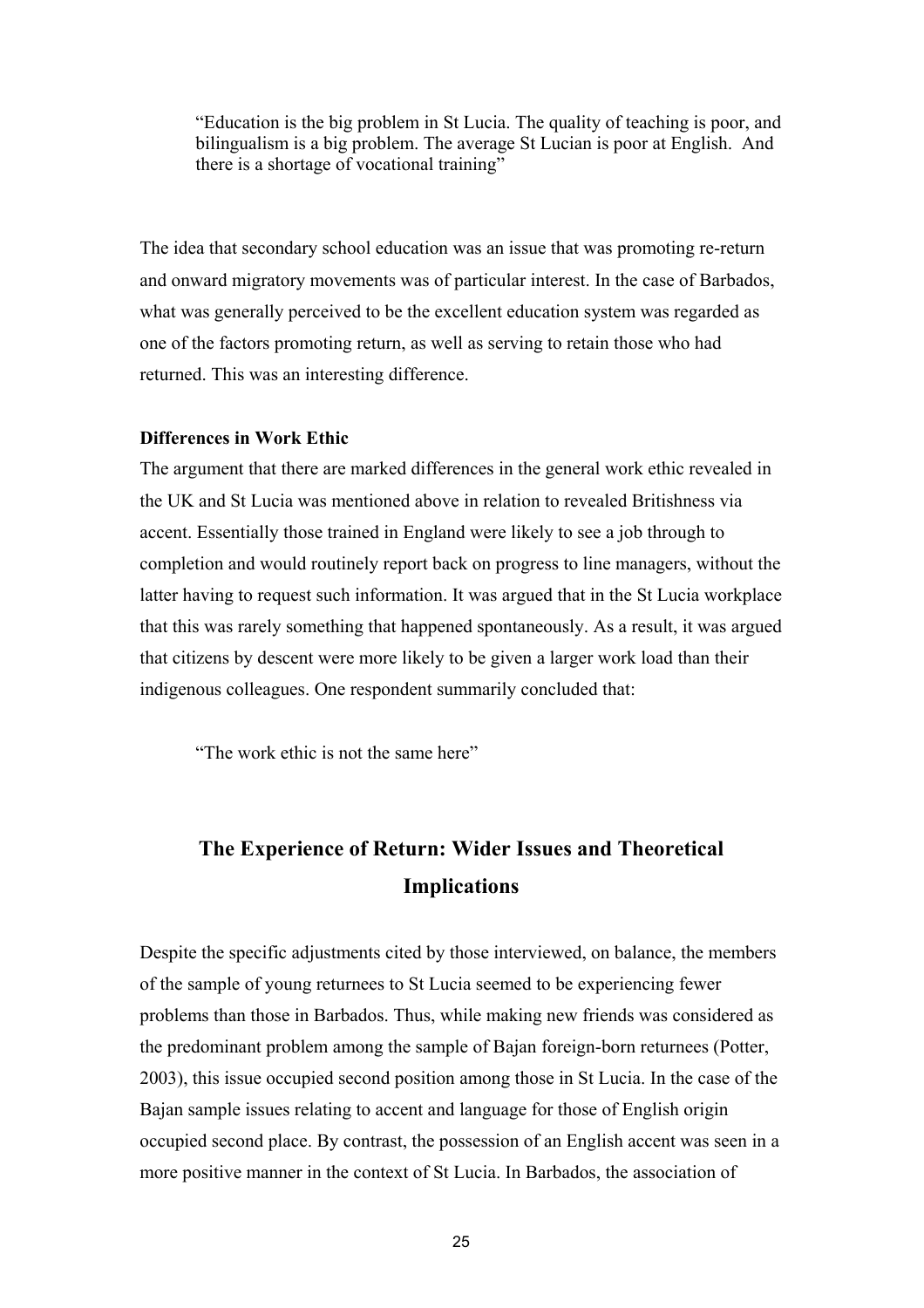English returnees with 'madness' was a strong theme (Potter, 2003). But this did not emerge in any way among the foreign-born St Lucians. There were similarities among both the St Lucian and Barbadian returning national samples in that they had to adjust to the slower and more relaxed way of life, faced competition and some resentment in respect of the job market and felt that they suffered from the relative insularity and parochialism of the society into which they had migrated. By far and away the most salient set of issues that the St Lucian citizens by descent felt they had to face involved the operation of the colour-class system and what they perceived to be racism in society. A graphical summary of the results of the research is provided in Figure 1.

What appeared to be a somewhat more positive experience of return was emphasized by the fact that a number of those interviewed referred to what they regarded as the basically tolerant nature of St Lucians and St Lucian society in general. Typical comments summarizing this were:

"I think St Lucians are very tolerant. They are good natured people"

"St Lucia is a very tolerant society"

"I have never been refused help"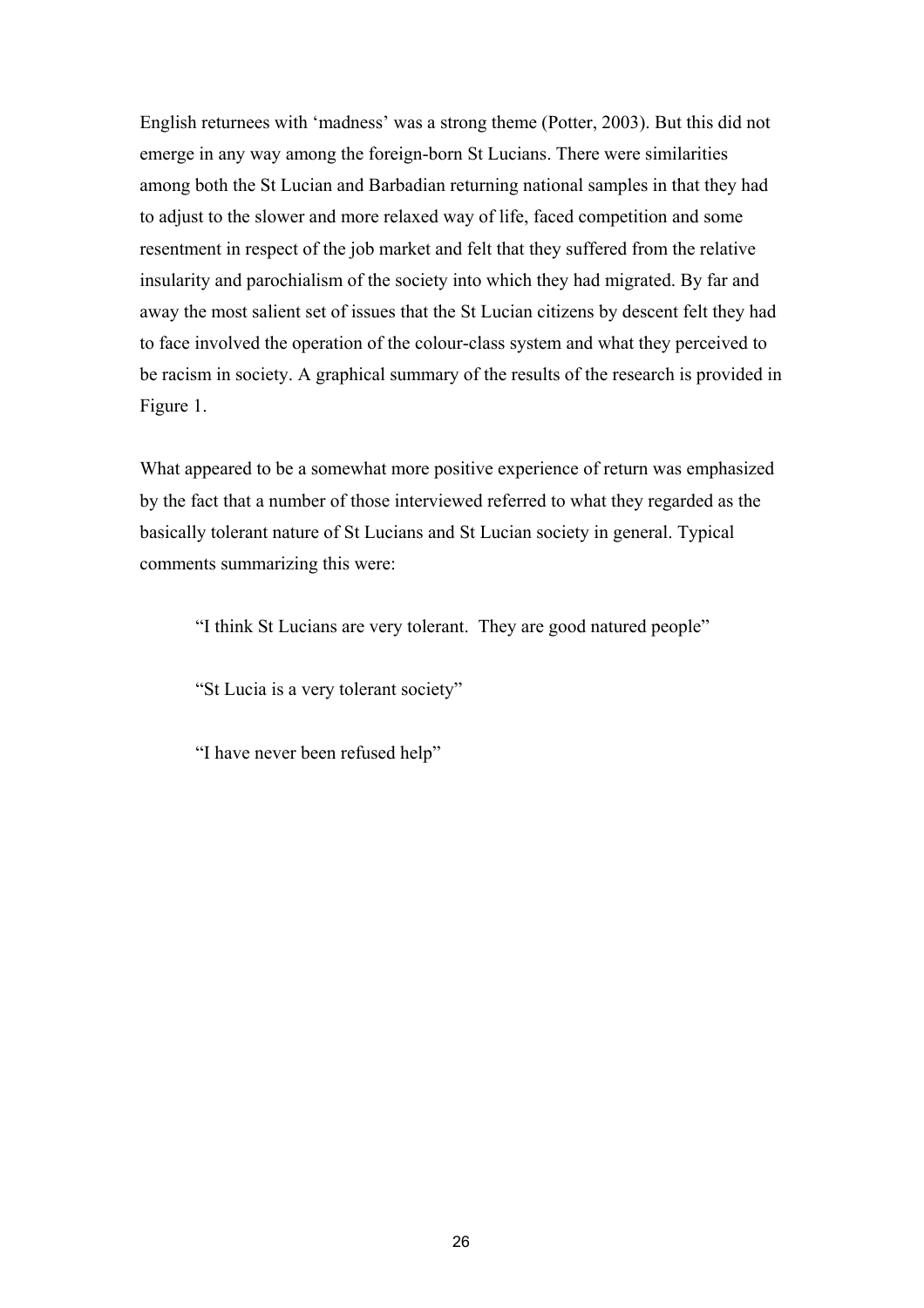

### **Figure 1 A graphical summary of the findings concerning young returning nationals to St Lucia**

As exemplified in the main analysis, issues of national identity seemed to be less marked in the case of the St Lucian citizens by descent, who generally felt that they could experience the best of both worlds, effectively being local by virtue of being black, but at the same time tourists who could enter spaces designated as elite by virtue of their accent. In general, therefore, over and above the specific issues of adjustment mentioned by the informants, feelings of fitting in with the society were expressed, especially it seemed for the male members of the sample:

"I get less hassle from the police in St Lucia"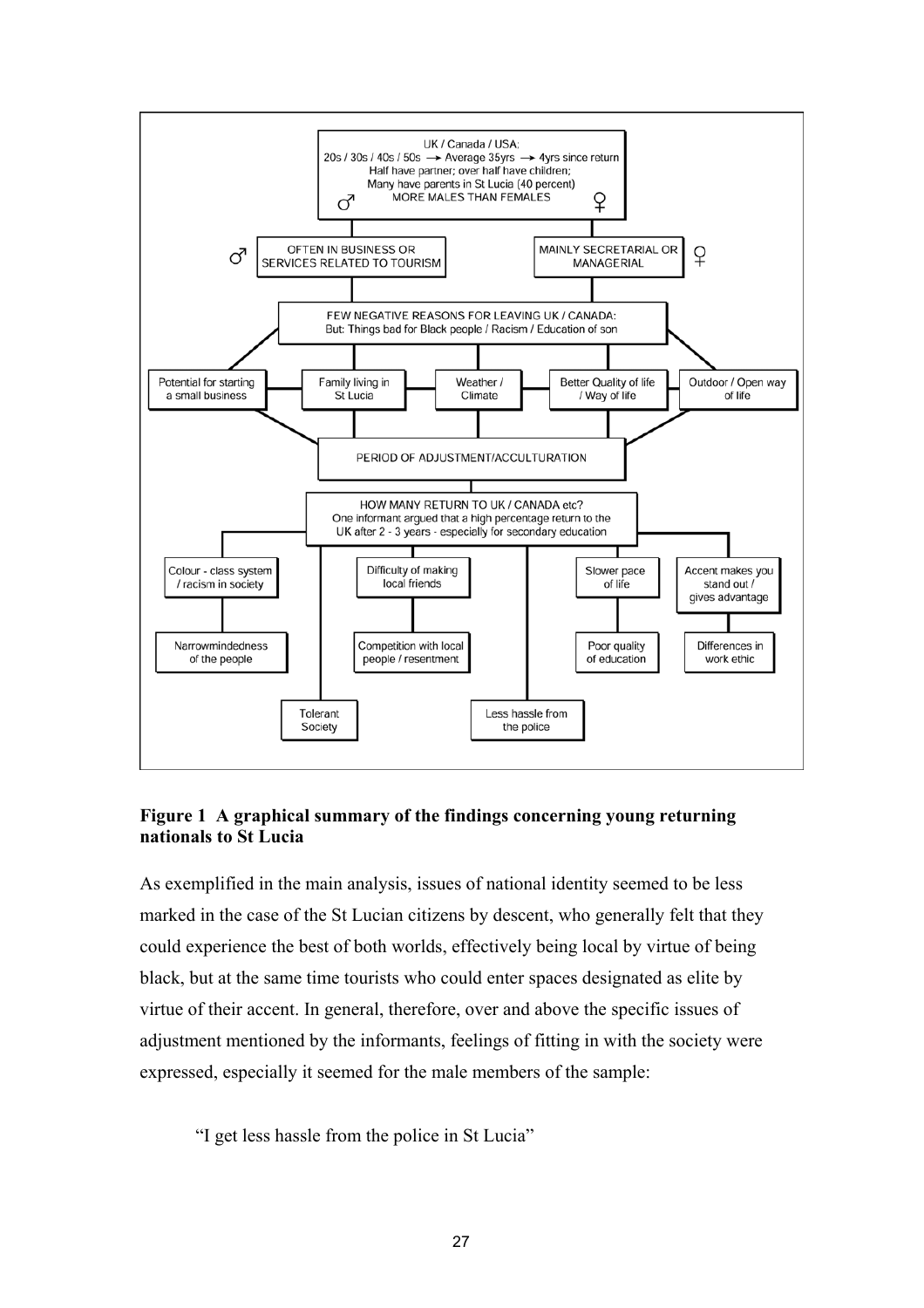"You stand out, but it does not matter"

Such feelings even gave rise to one expression of St Lucian national identity among the respondents, something that most certainly did not occur in the Barbadian case study (Potter, 2003). In the specific quote, elements of a dual national identity are emphasized once again:

"I see myself more as a St Lucian. But I still want to be English too"

Saliently, one informant stressed how much relatives had served to help as part of the process of adjustment:

"My relatives are very supportive, without wanting anything in return"

Again, this runs somewhat counter to the experiences of some foreign-born returnees in Barbados, where it was stated that after the initial 'honeymoon' period there had been little contact with relatives other than parents. Some even commented that once the barrels were unpacked and empty that their Bajan relatives were no longer interested in them.

Telling positive comments about the process of adjustment were made by two of the interviewees:

"I feel on equal terms with my surroundings. I am equal here"

"Coming here is a birthright"

On the basis of the two exploratory studies of foreign-born returnees carried out in St Lucia and Barbados, therefore, it certainly appeared that the St Lucian returnees appeared to encounter less severe obstacles to their integration within society. On the other hand, as the main analysis has shown, there were issues that the foreign-born returnees had to face. But for several informants, this seemed to evoke a strong pragmatism in dealing with the day-to-day realities of their lives: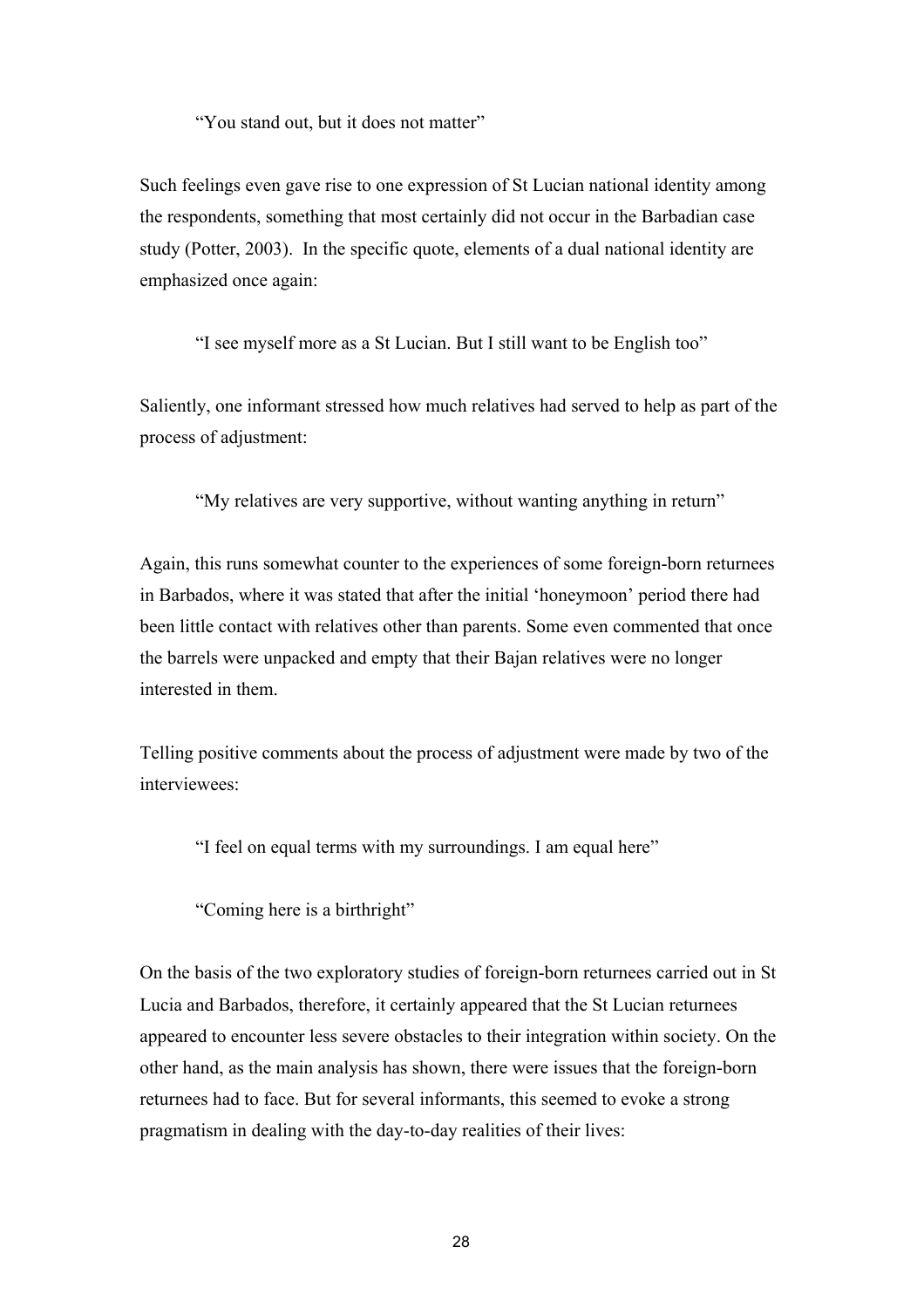"I focus on things other than those that are missing"

"I came with no illusions. I believe you can overcome problems, but I can't change St Lucia. You have to live with the system"

The young and foreign-born returnees to St Lucia were aware that they had to face a range of difficulties and issues within St Lucian society. One issue mentioned was nepotism. Typical comments were:

"Who you know is most important"

"Unfortunately my son does not have a name"

In the Barbados research, the Amercianisation of society was a major issue played out in the analysis of Barbadian foreign-born returnees. However, this was specifically mentioned by only one of the St Lucian sample members:

"American colonialism has replaced UK colonialism"

Another respondent in stressing how difficult he found it to meet a St Lucian girlfriend made the following comment:

"How deep is your pocket, that's the issue. Women here want the lifestyle money can buy. If they can't get it, they will go to the next one"

But the strongest warning came from one interviewee who felt that the bottom had fallen out of the property market for foreign-born returnees from the UK. Specifically, he warned that:

"You are now fighting with the US Dollar. I now advise friends from home not to come out. If they turn up with £50,000 they're just not going to be able to buy anything"

The same informant hazarded that 90 per cent of those he knew who had come to St Lucia, had re-returned to the UK, commenting that: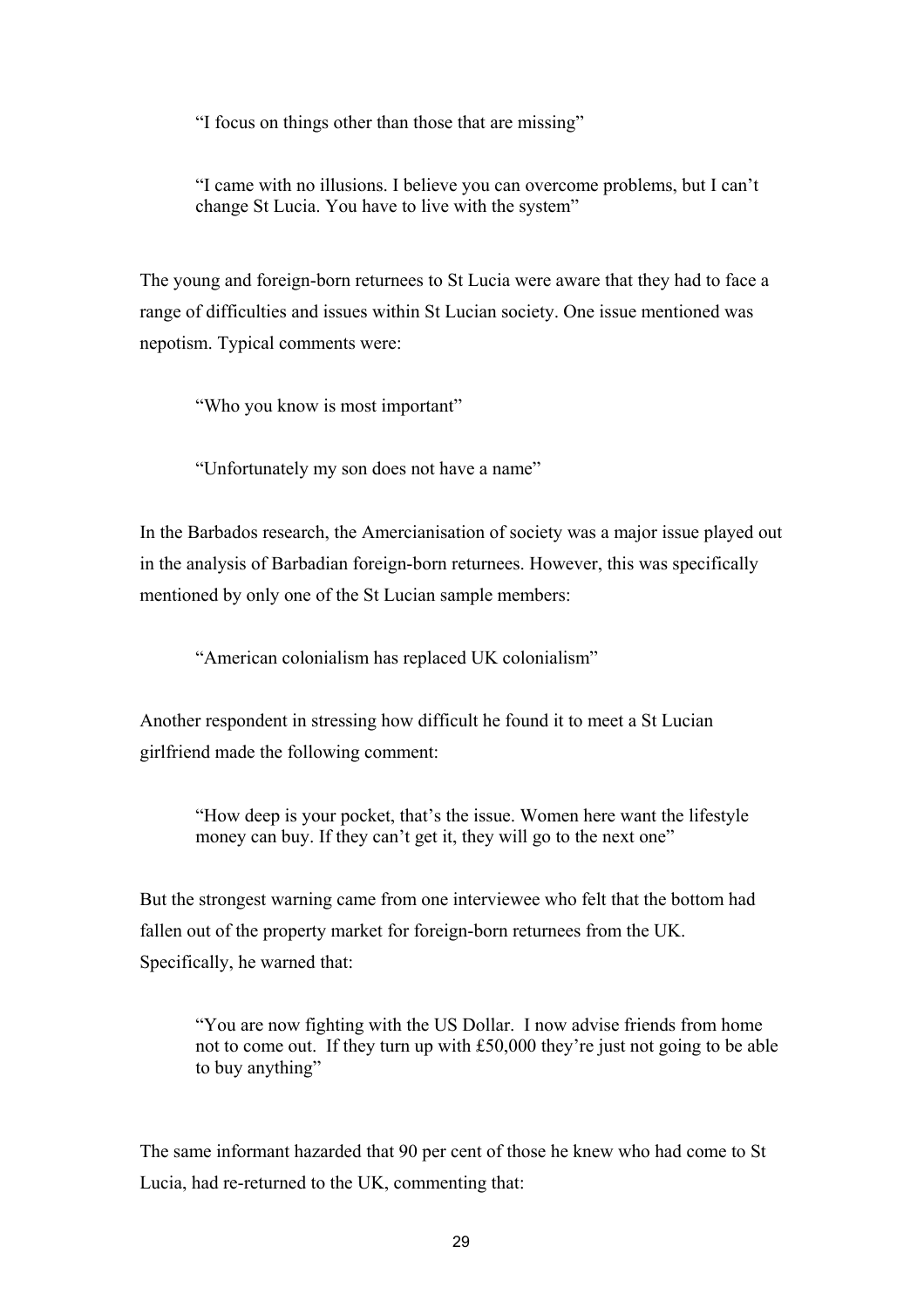"They last for two or three years, then most go back"

However, as yet, no research has looked systematically at data relating to issues such as the incidence of re-return to the UK/USA. The current project being carried out by Potter and Phillips (2002) and funded by The Leverhulme Trust is specifically looking at these issues of long-term adjustment and possible re-return to metropolitan centers.

*Acknowledgements*.- The field work carried out from 1999 to 2000 in Barbados and St Lucia was funded by the British Academy (APN 29771). Current ongoing investigations into the social dynamics and attitudes of foreign-born and young returning nationals are being funded by The Leverhulme Trust (Grant number F00239M). The support of these two funding bodies is gratefully acknowledged.

### **REFERENCES**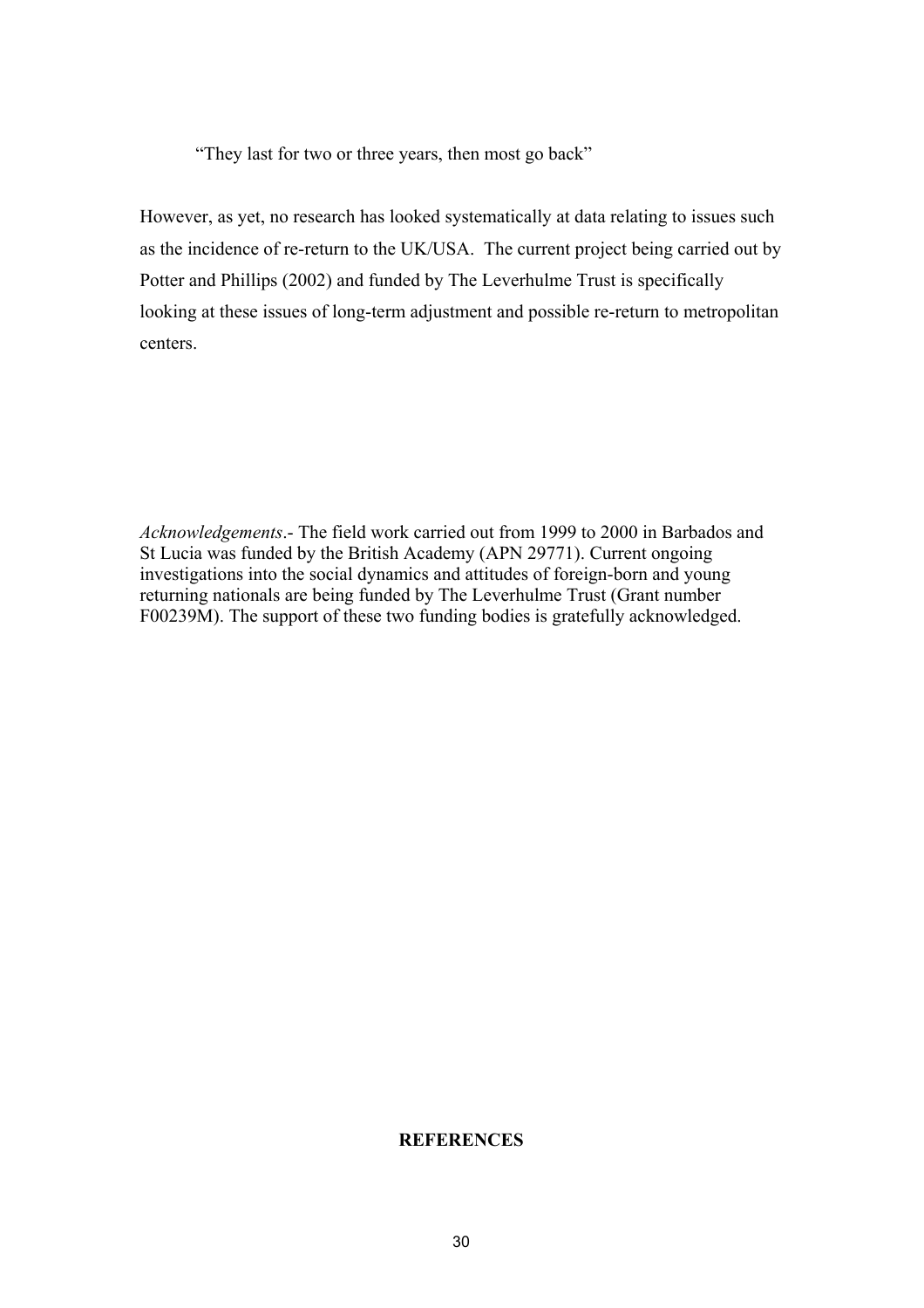Anwar M (1979) *The Myth of Return: Pakistanis in Britain*, London:Heinneman

- Bovenkerk F (1981) 'Why returnees generally do not turn out to be 'agents of change': the case of Suriname', *Nieuwe West Indische Gids*, 55, 154-173
- Brana-Shute R and Brana-Shute G (1982) 'The magnitude and impact of remittances In the eastern Caribbean: a research note', in Stinner W F, de Albuquerque K and Bryce-Laporte (eds) *Return Migration and Remittances: Developing a Caribbean Perspective*', Washington DC: The Smithsonian Institute, Research Institute on Immigration and Ethnic Studies, Occasional Paper no 3, p267-289
- Brooks D (1975) *Race and Labour in London Transport*, Oxford: Oxford University Press
- Brierley J (1985) 'A review of development strategies and programmes of the Peoples'
	- Revolutionary Government of Grenada, 1979-1983', *Geographical Journal*, 151, 40-52
- Byron M (1994) *Post-War Caribbean Migration to Britain: The Unfinished Cycle*, Aldershot, Brookfield, Hong Kong, Singapore, Sydney: Avebury
- Byron M (2000) 'Return migration to the eastern Caribbean: comparative experience and policy implications', *Social and Economic Studies*, 49, 155-188
- Byron M and Condon S (1996) 'A comparative study of Caribbean return migrants from Britain and France: towards a context-dependent explanation,

*Transactions of the Institute of British Geographers*, New Series, 21, 91-104 Conway D (1985) 'Remittance impacts on development in the eastern Caribbean' *Bulletin of Eastern Caribbean Affairs*, 11, 31-40

- Conway D (1993) 'Rethinking the consequences of remittances for eastern Caribbean development', *Caribbean Geography*, 4, 116-130
- Conway D (1994) 'The complexity of Caribbean migration', *Caribbean Affairs*, 7, 96-119
- Conway D (1998) 'Why migration is important for Caribbean development', *Paper presented at the 94th Annual Meeting of the Association of American Geographers*, Boston MA
- De Souza R-M (1998) 'The spell of the Cascadura: West Indian return migration', in: Klak T (ed) *Globalisation and Neoliberalism: the Caribbean Context*, London: Rowman and Littlefield, p 227-253
- FURN (Facilitation Unit for Returning Nationals) Ministry of Foreign Affairs (ca 1997) First Annual Report of the Facilitation Unit for Returning Nationals (FURN), Government Printing Department
- Gmelch G (1980) 'Return migration', *Annual Review of Anthropology*, 9, 135-140
- Gmelch G (1985a) 'Emigrants who come back, Part I', *Bajan*, April 1985, 8-9
- Gmelch G (1985b) 'Emigrants who return, Part II', *Bajan*, May-June 1985, 4-5
- Gmelch G (1985c) 'The impact of return migration, Part III', *Bajan*, July-August, 4-6
- Gmelch G (1987) 'Work, innovation and investment: the impact of return migrants in Barbados', *Human Organisation*, 46, 131-140
- Gmelch G (1992) *Double Passage: the Lives of Caribbean Migrants and Back Home*, Ann Arbor: University of Michigan Press
- King R (1986) (ed) *Return Migration and Economic Development*, Bechenham: Croom Helm
- Lowenthal D (1972) *West Indian Societies*, Oxford: Oxford University Press
- Lowenthal D and Clarke C (1982) 'Caribbean small island sovereignty: chimera or convention?', in Fanger O (ed) *Problems of Caribbean Development*, Munich: W F Verlag
- Marshall D (1982) 'The history of Caribbean migrations', *Caribbean Review*, 11, 6-9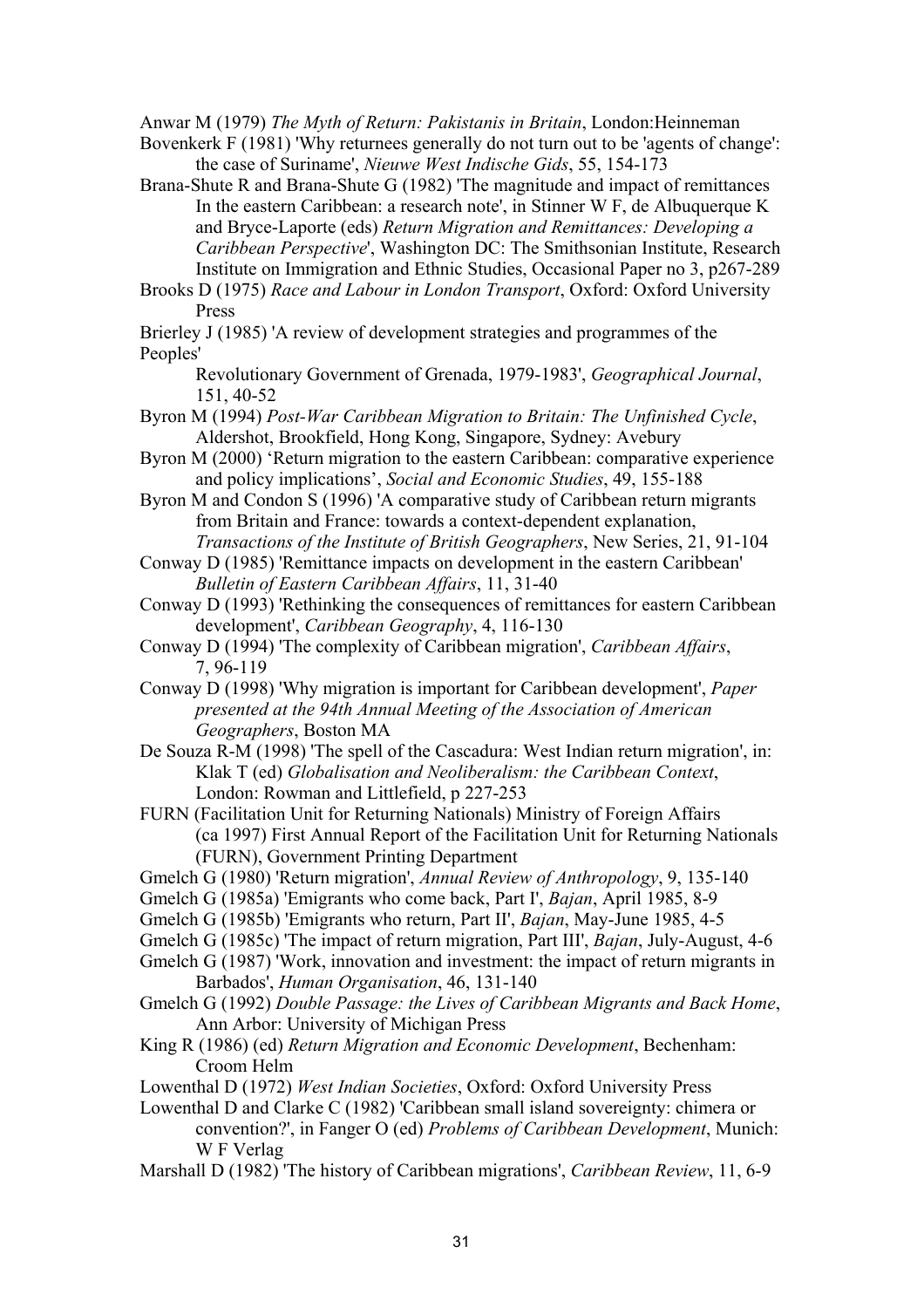- Ministry of Foreign Affairs of Barbados (1996) Returning Nationals Information Booklet, *Nation Publishing Co Ltd for the Ministry of Foreign Affairs of Barbados*
- Newton V (1984) *The Silver Men: West Indian Labour Migration to Panama 1850- 1914,* Mona, Jamaica: Institute of Social and Economic Research
- Nutter R (1986) 'Implications of return migration for economic development in Jamaica' in: King R (ed) *Return Migration and Economic Development*, Beckenham: Croom Helm
- Peach C (1967) 'West Indians as a replacement population in England and Wales', *Social and Economic Studies*, 16, 289-294
- Peach C (1968) '*West Indian Migration to Britain: A Social Geography*, Oxford University Press for the Institute of Race Relations
- Peach C (1984) 'The force of West Indian island identity in Britain', ch 9 in: Clarke, C Lay D and Peach C (eds) *Geography and Ethnic Pluralism*, London: George Allen and Unwin, 214-230
- Phillips J and Potter R B (2003) 'Social dynamics of foreign-born and young returning nationals: a review of the literature, *Reading Geographical Papers*, 167, 21pp.
- Portes A (1999) 'Conclusion: towards a new world the origins and effects of transnational activities', *Ethnic and Racial Studies*, 22, 463-477
- Portes, A, Guarnizo, L and Landolt P (1999) 'The study of transnationalism: pitfalls and promise of an emergent research field', *Ethnic and Racial Studies*, 217-237
- Potter R B (2000a) *The Urban Caribbean in an Era of Global Change*, Aldershot, Brookfield, Singapore and Sydney: Ashgate
- Potter R B (2000b) '*Tales of Two Societies: A pilot study of foreign-born returning nationals to Barbados and St Lucia*, Final report to the British Academy on Grant APN 29771
- Potter R B (2001) 'Urban Castries, St Lucia revisited: global forces and local responses', *Geography*, 86, 329-336
- Potter R B (2003) 'Foreign-born and young returning nationals to Barbados: results of

a pilot study', *Reading Geographical Papers*, 166, 40pp

- Potter R B and Phillips, J (2002) 'The social dynamics of young and foreign-born returning nationals to the Caribbean: outline of a research project', *Centre for Developing Areas Research Paper* 37, 30 pp
- Potter R B and Welch B (1996) 'Indigenization and development in the eastern Caribbean: reflections on culture, diet and agriculture', *Caribbean Week*, 8, 13-14
- Rhoades, R (1979) 'Toward an anthropology of return migration, *Papers in Anthropology*, 20, 1-111
- Richardson B (1975) 'The overdevelopment of Carriacou', *Geographical Review*, 65, 290-299.
- Richardson B (1985) *Panana Money in Barbados, 1900-1920*, Knoxville: Tennessee University Press
- Richardson B (1992) *The Caribbean in the Wider World, 1492-1992*, Cambridge: Cambridge University Press
- Robotham D (1998) 'Transnationalism in the Caribbean: formal and informal', *American Ethnologist*, 25, 307-321
- Stinner W F de Albuquerque, K Bryce-Laporte R S (1983) (eds) *Return Migration and remittances: Developing a Caribbean Perspective*, Washington DC: